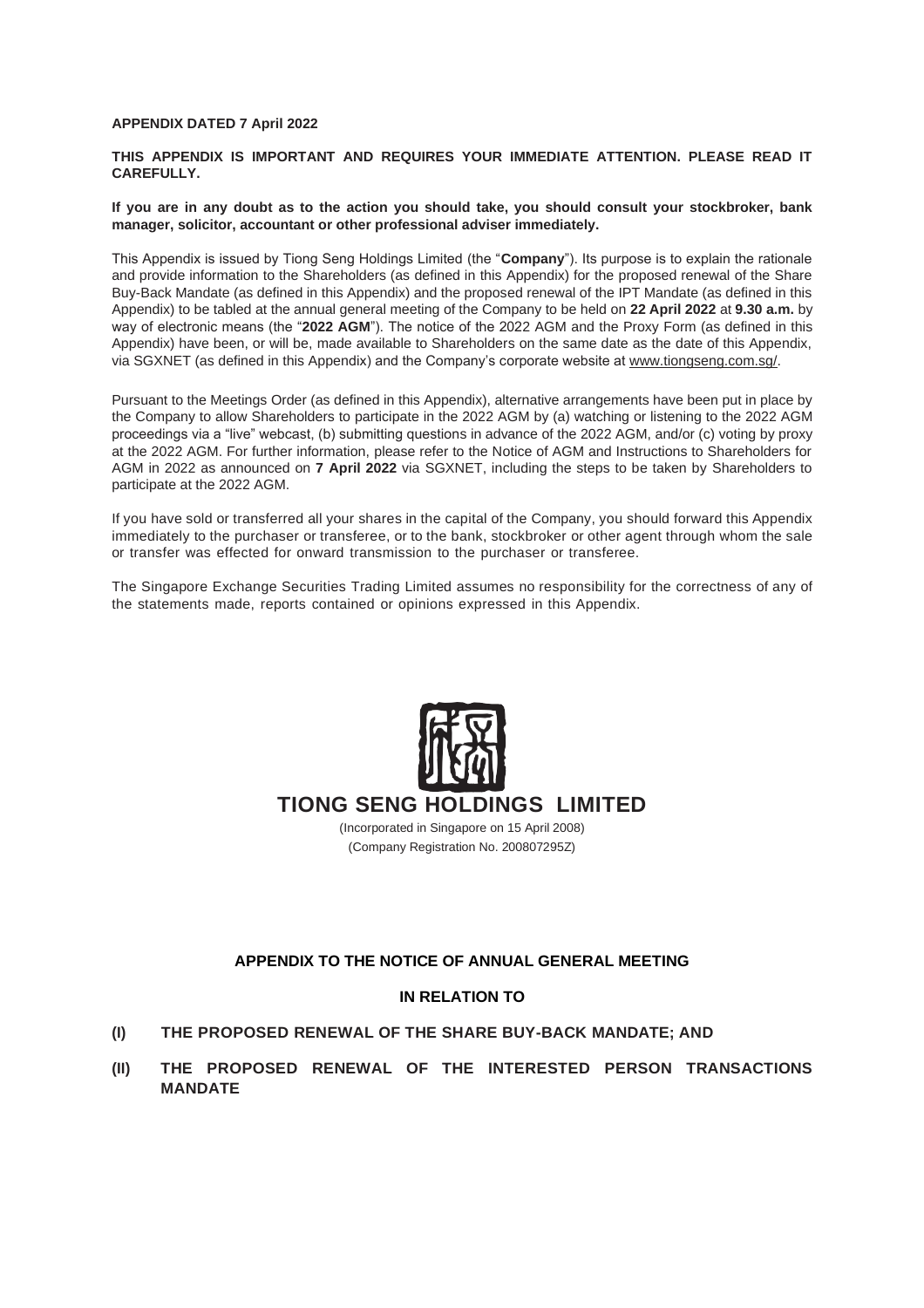# **CONTENTS**

| 2. | THE PROPOSED RENEWAL OF THE SHARE BUY-BACK MANDATE 10              |
|----|--------------------------------------------------------------------|
| 3. | THE PROPOSED RENEWAL OF THE INTERESTED PERSON TRANSACTIONS MANDATE |
|    |                                                                    |
| 4. |                                                                    |
| 5. |                                                                    |
| 6. |                                                                    |
| 7. |                                                                    |
| 8. |                                                                    |
| 9. |                                                                    |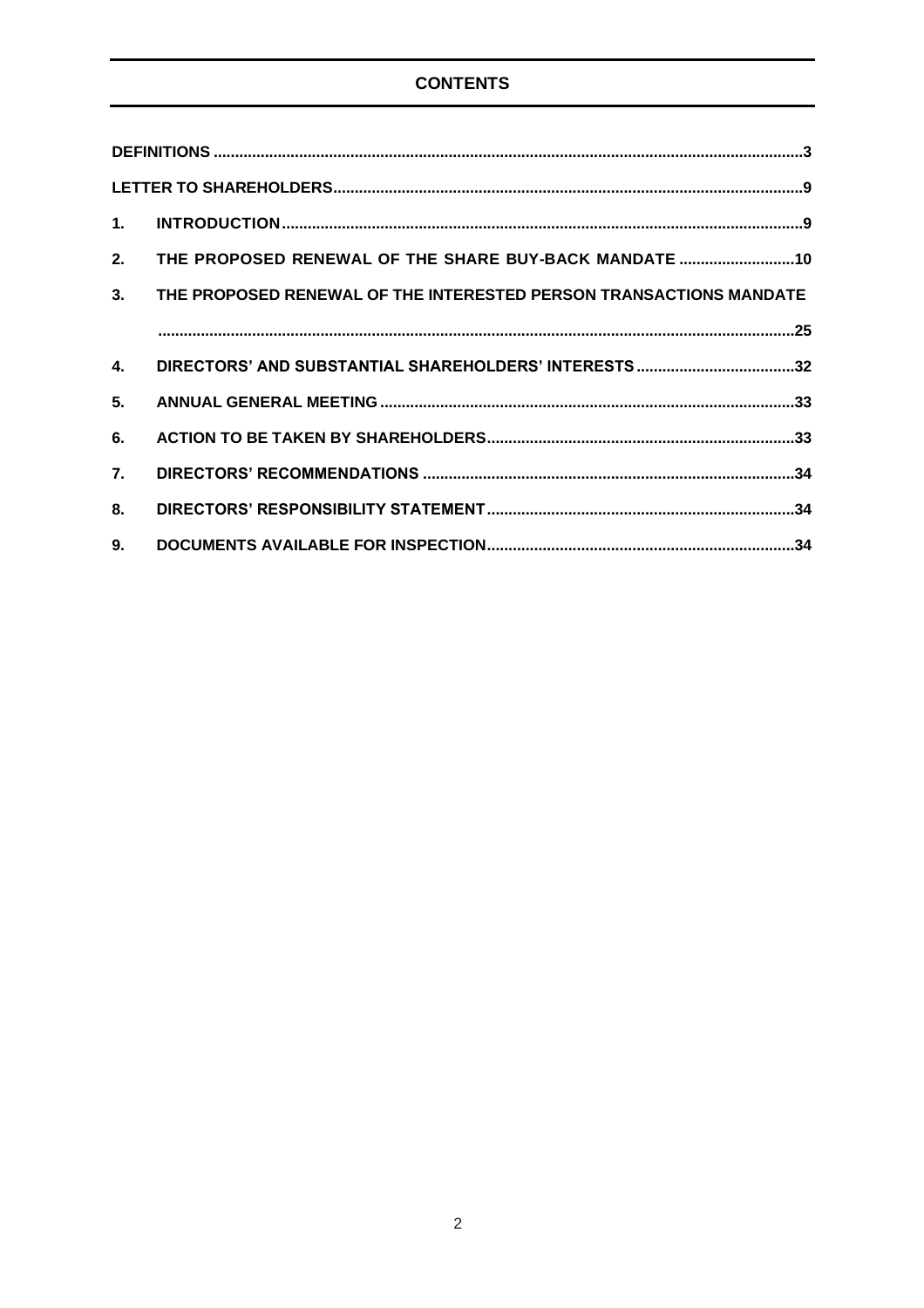<span id="page-2-0"></span>In this Appendix, the following definitions apply throughout unless otherwise stated:-

| General                                       |   |                                                                                                                                                                                                                                                                                                                                                                                                        |
|-----------------------------------------------|---|--------------------------------------------------------------------------------------------------------------------------------------------------------------------------------------------------------------------------------------------------------------------------------------------------------------------------------------------------------------------------------------------------------|
| "2022 AGM"                                    |   | The annual general meeting of the Company to be held<br>on 22 April 2022, and any adjournment thereof                                                                                                                                                                                                                                                                                                  |
| "ACRA" or "Registrar of<br><b>Companies</b> " | ÷ | The Accounting and Corporate Regulatory Authority of<br>Singapore                                                                                                                                                                                                                                                                                                                                      |
| "AGM"                                         | ÷ | An annual general meeting of the Company                                                                                                                                                                                                                                                                                                                                                               |
| "Appendix"                                    |   | This appendix to the notice of annual general meeting<br>dated 7 April 2022                                                                                                                                                                                                                                                                                                                            |
| "Approval Date"                               | t | The date of the 2022 AGM at which the Proposed<br>Renewal of the Share Buy-Back Mandate is approved                                                                                                                                                                                                                                                                                                    |
| "Associate"                                   | ÷ | (a) In relation to any Director, chief executive officer,<br>Substantial Shareholder or Controlling Shareholder<br>(being an individual) means:-                                                                                                                                                                                                                                                       |
|                                               |   | (i)<br>his immediate family;                                                                                                                                                                                                                                                                                                                                                                           |
|                                               |   | the trustees of any trust of which he or his<br>(ii)<br>immediate family is a beneficiary or, in the case<br>of a discretionary trust, is a discretionary object;<br>and                                                                                                                                                                                                                               |
|                                               |   | (iii) any company in which he and his immediate<br>family together (directly or indirectly) have an<br>interest of thirty per cent. (30%) or more; and                                                                                                                                                                                                                                                 |
|                                               |   | (b) In relation to a Substantial Shareholder or<br>- a<br>Controlling Shareholder (being a company) means<br>any other company which is its subsidiary or holding<br>company or is a subsidiary of such holding company<br>or one in the equity of which it and/or such other<br>company or companies taken together (directly or<br>indirectly) have an interest of thirty per cent. (30%)<br>or more |
| "Associated Company"                          |   | A company in which at least twenty per cent. (20%) but<br>not more than fifty per cent. (50%) of its shares are held by<br>the Company or Group                                                                                                                                                                                                                                                        |
| "Audit Committee"                             |   | The audit committee of the Company's Board of<br><b>Directors</b>                                                                                                                                                                                                                                                                                                                                      |
| "Average Closing Market<br>Price"             | ÷ | The average of the closing market prices of the Shares<br>over the last five (5) Market Days, on which transactions<br>in the Shares were recorded before the day on which the<br>purchases are made, and deemed to be adjusted for any<br>corporate action that occurs during the relevant five (5)-<br>day period and the day on which the purchases are<br>made                                     |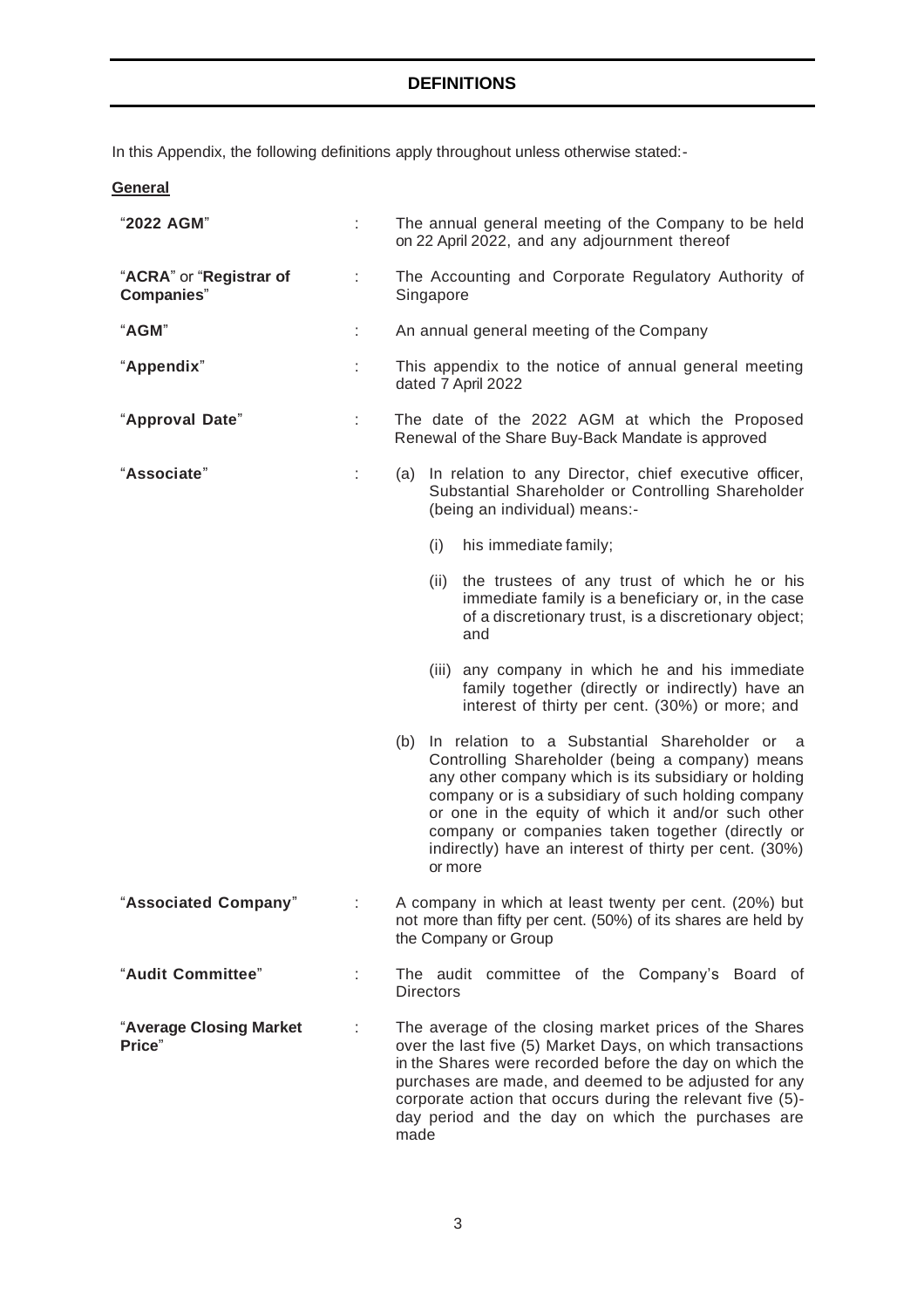| "Board" or "Board of<br>Directors" | t. | The board of directors of the Company                                                                                                                                                                                            |  |  |  |
|------------------------------------|----|----------------------------------------------------------------------------------------------------------------------------------------------------------------------------------------------------------------------------------|--|--|--|
| "CDP"                              |    | The Central Depository (Pte) Limited                                                                                                                                                                                             |  |  |  |
| "Chief Financial Officer"          |    | The chief financial officer of the Company                                                                                                                                                                                       |  |  |  |
| "Company" or "Tiong Seng"          |    | <b>Tiong Seng Holdings Limited</b>                                                                                                                                                                                               |  |  |  |
| "Companies Act"                    |    | The Companies Act (Chapter 50) of Singapore, as may<br>be amended, supplemented or modified from time to time                                                                                                                    |  |  |  |
| "Constitution"                     |    | The constitutive documents of the Company for the time<br>being in force as originally framed, or as amended or<br>modified from time to time                                                                                    |  |  |  |
| "Controlling Shareholder"          | ÷  | A person who:-                                                                                                                                                                                                                   |  |  |  |
|                                    |    | holds directly or indirectly fifteen per cent. (15%) or<br>(i)<br>more of the Company's total voting rights. The SGX-<br>ST may determine that a person who satisfies this<br>paragraph (i) is not a controlling shareholder; or |  |  |  |
|                                    |    | (ii) in fact exercises control over the Company                                                                                                                                                                                  |  |  |  |
| "Council"                          |    | The Securities Industry Council                                                                                                                                                                                                  |  |  |  |
| "CPF"                              |    | The Central Provident Fund                                                                                                                                                                                                       |  |  |  |
| "CPFIS"                            |    | <b>CPF Investment Scheme</b>                                                                                                                                                                                                     |  |  |  |
| "CPF Agent Banks"                  |    | Agent banks included under the CPFIS                                                                                                                                                                                             |  |  |  |
| "CPF Investors"                    |    | Investors who have purchase Shares pursuant to the<br><b>CPFIS</b>                                                                                                                                                               |  |  |  |
| "Depositor"                        |    | Has the meaning ascribed to it in Section 81SF of the SFA                                                                                                                                                                        |  |  |  |
| "Depository Agent"                 |    | Has the meaning ascribed to it in Section 81SF of the SFA                                                                                                                                                                        |  |  |  |
| "Depository Register"              | ÷. | Has the meaning ascribed to it in Section 81SF of the SFA                                                                                                                                                                        |  |  |  |
| "Director"                         |    | A director of the Company as at the date of this Appendix                                                                                                                                                                        |  |  |  |
| "Entity at Risk"                   |    | Means:-                                                                                                                                                                                                                          |  |  |  |
|                                    |    | (a) the Company;                                                                                                                                                                                                                 |  |  |  |
|                                    |    | (b) a subsidiary of the Company that is not listed on the<br>SGX-ST or an approved exchange; or                                                                                                                                  |  |  |  |
|                                    |    | an associated company of the Company that is not<br>(c)<br>listed on the SGX-ST or an approved exchange,<br>provided that the Group, or the Group and its<br>interested person(s), has control over the associated<br>company    |  |  |  |
| "EPS"                              |    | Earnings per Share                                                                                                                                                                                                               |  |  |  |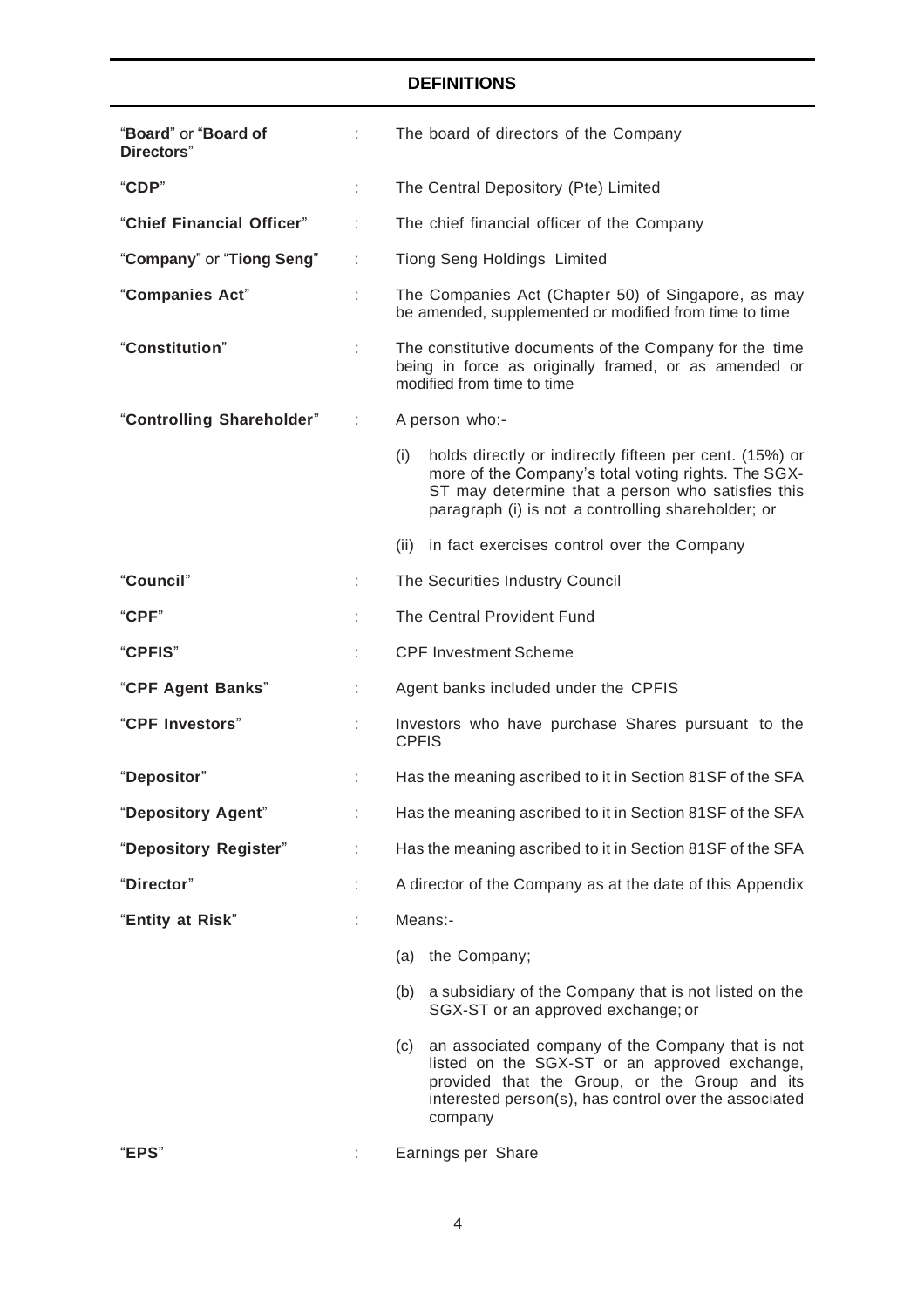| "FY" or "Financial Year"   | Financial year ending or ended 31 December                                                                                                                                                                                                                                                                                                                                                                                                                                                                                                                              |  |  |  |
|----------------------------|-------------------------------------------------------------------------------------------------------------------------------------------------------------------------------------------------------------------------------------------------------------------------------------------------------------------------------------------------------------------------------------------------------------------------------------------------------------------------------------------------------------------------------------------------------------------------|--|--|--|
| "FY2021"                   | Financial Year ended 31 December 2021                                                                                                                                                                                                                                                                                                                                                                                                                                                                                                                                   |  |  |  |
| "Group"                    | The Company and its Subsidiaries                                                                                                                                                                                                                                                                                                                                                                                                                                                                                                                                        |  |  |  |
| "Group Finance Team"       | The financial department of the Group, responsible for<br>the financial oversight of the Group, and which for the<br>purposes of the IPT Mandate, shall refer to parties who<br>are independent of the Interested Persons                                                                                                                                                                                                                                                                                                                                               |  |  |  |
| "Interested Persons"       | The interested person(s) of the Company who fall within<br>the IPT Mandate, namely, the PTC Group                                                                                                                                                                                                                                                                                                                                                                                                                                                                       |  |  |  |
| "IPTs"                     | Interested person transactions                                                                                                                                                                                                                                                                                                                                                                                                                                                                                                                                          |  |  |  |
| "IPT Mandate"              | The general mandate approved by the Shareholders of<br>the Company on 22 April 2021 to enable the Company, its<br>Subsidiaries and Associated Companies, or any of them,<br>to enter into certain types of recurrent transactions of a<br>revenue or trading nature or those necessary for its day-<br>to-day operations with the specified classes of persons<br>who are considered to be interested persons for the<br>purposes of Chapter 9 of the Listing Manual, and which is<br>proposed to be renewed in the manner and on the terms<br>set out in this Appendix |  |  |  |
| "IPT Register"             | A register of transactions carried out with the Interested<br>Persons pursuant to the IPT Mandate (recording the basis,<br>including the quotations obtained to support such basis, on<br>which they were entered into)                                                                                                                                                                                                                                                                                                                                                 |  |  |  |
| "Latest Practicable Date"  | 28 March 2022, being the latest practicable date prior to<br>the despatch of this Appendix                                                                                                                                                                                                                                                                                                                                                                                                                                                                              |  |  |  |
| "Listing Manual"           | The Listing Manual of the SGX-ST, as may be amended,<br>supplemented or modified from time to time                                                                                                                                                                                                                                                                                                                                                                                                                                                                      |  |  |  |
| "Market Day"               | A day on which the SGX-ST is open for trading of<br>securities                                                                                                                                                                                                                                                                                                                                                                                                                                                                                                          |  |  |  |
| "Maximum Price"            | In the case of an On-Market Share Buy-Back, 105 per<br>(a)<br>cent. (105%) of the Average Closing Market Price of<br>the Shares; and                                                                                                                                                                                                                                                                                                                                                                                                                                    |  |  |  |
|                            | In the case of an Off-Market Share Buy-Back, 120<br>(b)<br>per cent. (120%) of the Average Closing Market<br>Price of the Shares                                                                                                                                                                                                                                                                                                                                                                                                                                        |  |  |  |
| "Meetings Order"           | COVID-19 (Temporary Measures)<br>The:<br>(Alternative<br>Arrangements for Meetings for Companies, Variable Capital<br>Companies, Business Trusts, Unit Trusts and Debenture<br>Holders) Order 2020                                                                                                                                                                                                                                                                                                                                                                      |  |  |  |
| "Non-Interested Directors" | The Directors who are deemed to be independent for the<br>purposes of making a recommendation to Shareholders in<br>respect of the Proposed Renewal of the IPT Mandate, being<br>Mr. Ong Lay Khiam, Mr. Lee It Hoe, Mr. Ang Peng Koon,<br>Patrick and Dr. Teo Ho Pin                                                                                                                                                                                                                                                                                                    |  |  |  |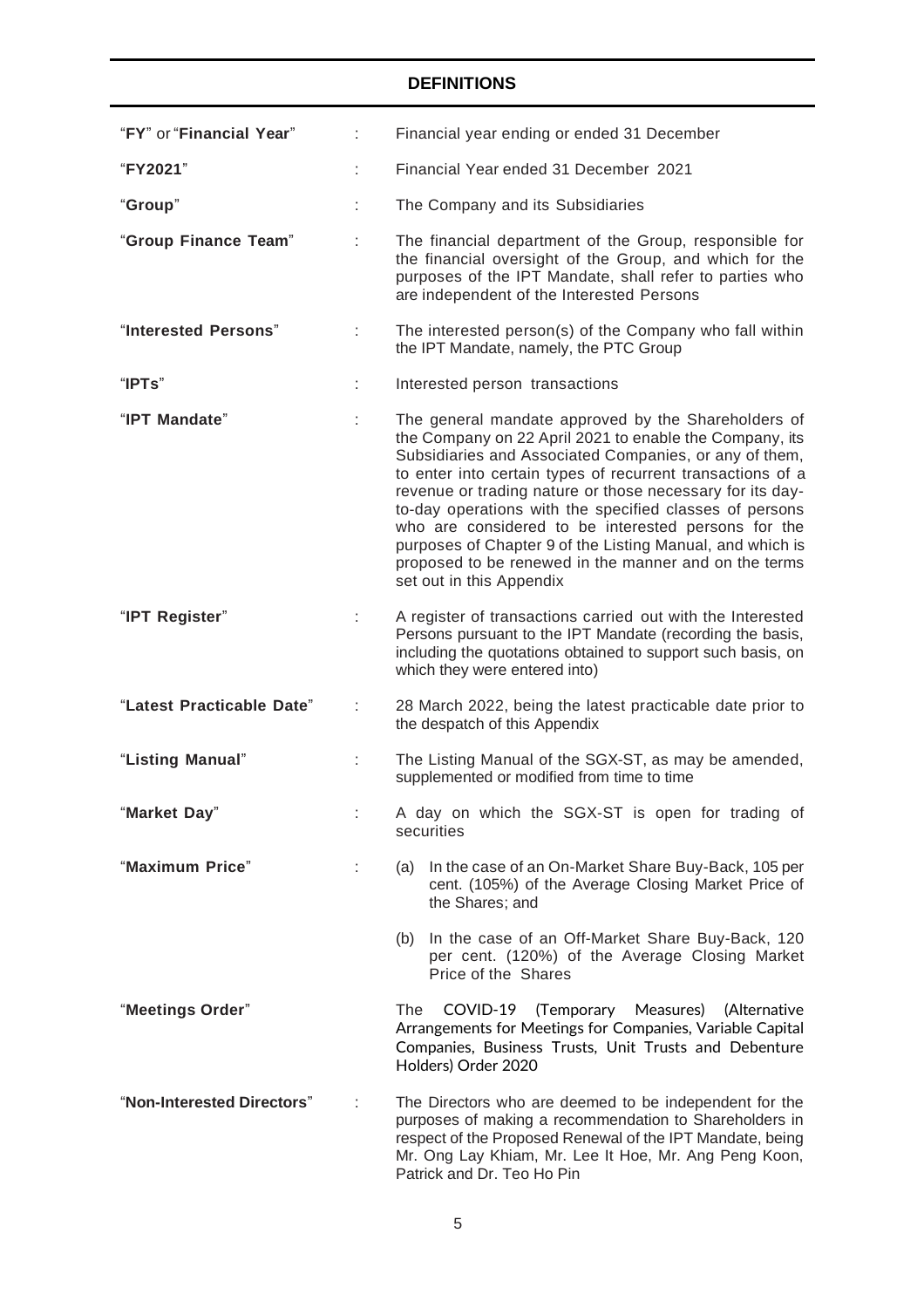| "Notice of AGM"                                            |      | Notice of the 2022 AGM dated 7 April 2022                                                                                                                                                                                                                                                                                                                                                                                                                                        |  |  |  |  |
|------------------------------------------------------------|------|----------------------------------------------------------------------------------------------------------------------------------------------------------------------------------------------------------------------------------------------------------------------------------------------------------------------------------------------------------------------------------------------------------------------------------------------------------------------------------|--|--|--|--|
| "NTA"                                                      |      | Net tangible assets                                                                                                                                                                                                                                                                                                                                                                                                                                                              |  |  |  |  |
| "Off-Market Share Buy-Back"                                |      | Off-market purchases (if effected otherwise than on the<br>SGX-ST) in accordance with any equal access scheme(s)<br>as defined in Section 76C of the Companies Act as may be<br>determined or formulated by the Directors as they may<br>consider fit and in the best interests of the Company, which<br>scheme(s) shall satisfy all the conditions prescribed by the<br>Companies Act and the Listing Manual                                                                    |  |  |  |  |
| "On-Market Share Buy-Back"                                 |      | On-market purchases through the SGX-ST's ready<br>market or, as the case may be, any other stock exchange<br>on which the Shares may, for the time being, be listed and<br>quoted, through one or more duly licensed stockbrokers<br>appointed by the Company for such purpose                                                                                                                                                                                                   |  |  |  |  |
| "Project Director"                                         |      | A project director independent of the Interested<br>Persons assigned to a particular construction project of<br>the Group                                                                                                                                                                                                                                                                                                                                                        |  |  |  |  |
| "Proposed Renewal of the IPT<br><b>Mandate"</b>            | - 11 | The proposed renewal of the IPT Mandate                                                                                                                                                                                                                                                                                                                                                                                                                                          |  |  |  |  |
| "Proposed Renewal of the<br><b>Share Buy-Back Mandate"</b> |      | The proposed renewal of the Share Buy-Back Mandate to<br>authorise the Directors to exercise all the powers of the<br>Company to purchase or otherwise acquire, on behalf of the<br>Company, Shares in accordance with the terms set out in<br>this Appendix                                                                                                                                                                                                                     |  |  |  |  |
| "Proxy Form"                                               | ÷.   | The proxy form in respect of the 2022 AGM                                                                                                                                                                                                                                                                                                                                                                                                                                        |  |  |  |  |
| "PTC"                                                      |      | Peck Tiong Choon (Private) Limited                                                                                                                                                                                                                                                                                                                                                                                                                                               |  |  |  |  |
| "PTC Group"                                                |      | PTC and its subsidiaries, namely, Peck Tiong Choon<br>Transport Pte. Ltd., Peck Tiong Choon Logistics Pte. Ltd.,<br>Peck Tiong Choon Leasing Pte. Ltd. and Solid<br>Resources (S) Holding Pte. Ltd.                                                                                                                                                                                                                                                                              |  |  |  |  |
| "Register of Directors'<br>Shareholdings"                  |      | A register of the shareholdings of the Company's<br><b>Directors</b>                                                                                                                                                                                                                                                                                                                                                                                                             |  |  |  |  |
| "Register of Members"                                      | ÷    | A register of the members of the Company                                                                                                                                                                                                                                                                                                                                                                                                                                         |  |  |  |  |
| "Register of Substantial<br>Shareholders"                  |      | A register of the Substantial Shareholders of the<br>Company                                                                                                                                                                                                                                                                                                                                                                                                                     |  |  |  |  |
| "Relevant Period"                                          |      | The period commencing from the Approval Date and until<br>the date the next AGM is held or is required by law to be<br>held, whichever is the earlier (whereupon the Share Buy-<br>Back Mandate will lapse, unless renewed at such<br>meeting) or until the Share Buy-Back Mandate is varied<br>or revoked by the Company in a general meeting (if so<br>varied or revoked prior to the date the next AGM is held<br>or is required by law to be held, whichever is the earlier) |  |  |  |  |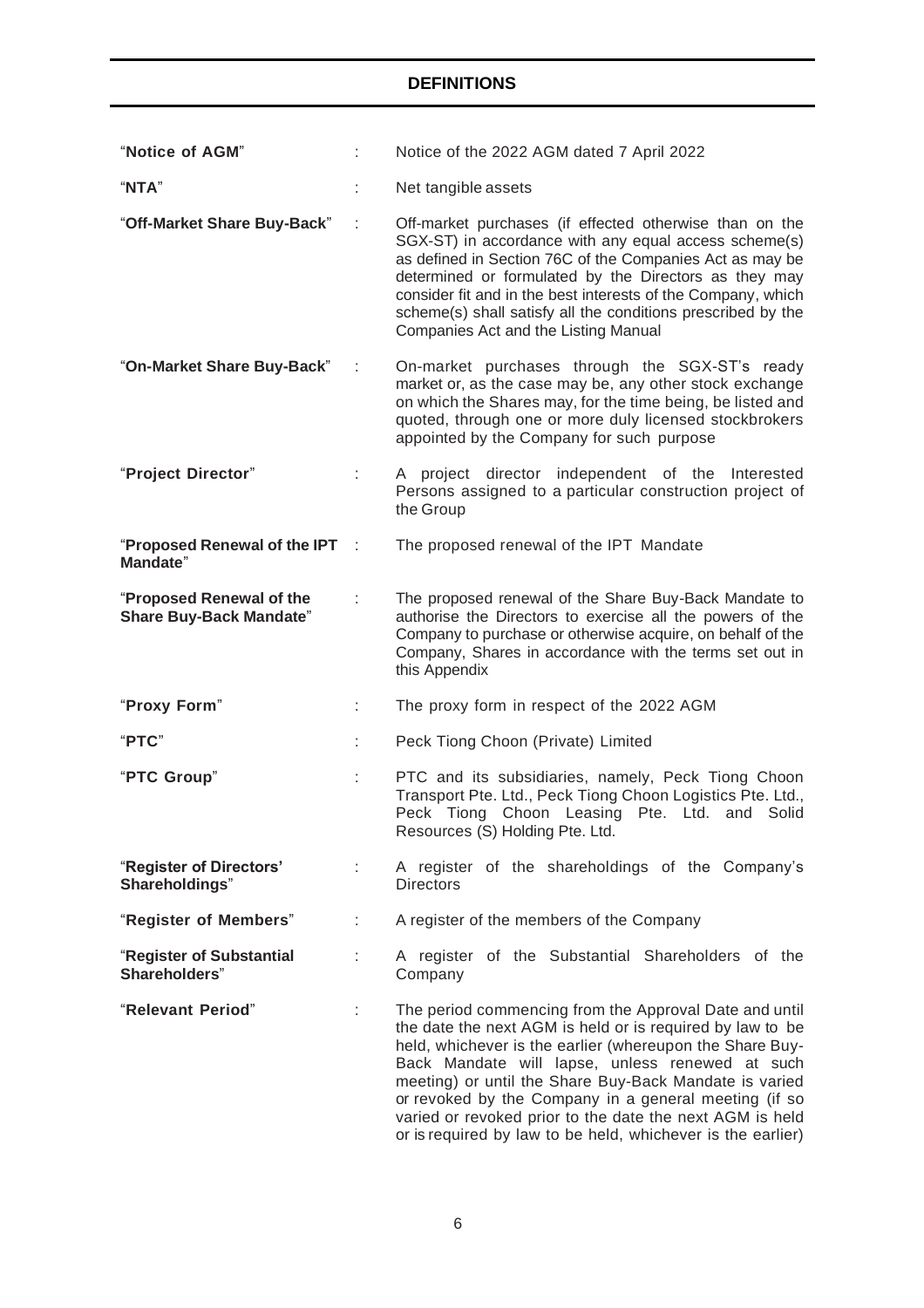| "Securities Accounts"             |   | The securities account maintained with CDP, but not<br>including the securities accounts maintained with a<br>Depository Agent                                                                                                                                                                                                                                                                                                                                      |
|-----------------------------------|---|---------------------------------------------------------------------------------------------------------------------------------------------------------------------------------------------------------------------------------------------------------------------------------------------------------------------------------------------------------------------------------------------------------------------------------------------------------------------|
| "SFA"                             |   | The Securities and Futures Act (Chapter 289)<br>ot<br>Singapore, as may be amended, supplemented or<br>modified from time to time                                                                                                                                                                                                                                                                                                                                   |
| <b>"SGXNET"</b>                   |   | A system network used by listed companies to send<br>information and announcements to the SGX-ST or any<br>other system network prescribed by the SGX-ST                                                                                                                                                                                                                                                                                                            |
| "SGX-ST"                          |   | The Singapore Exchange Securities Trading Limited                                                                                                                                                                                                                                                                                                                                                                                                                   |
| "Share Buy-Back"                  | ÷ | The purchase of Shares by the Company pursuant to the<br>Share Buy-Back Mandate, which can be by way of an Off-<br>Market Share Buy-Back or an On-Market Share Buy-Back                                                                                                                                                                                                                                                                                             |
| "Share Buy-Back Guidance<br>Note" | ÷ | The share buy-back guidance note found in Appendix 2<br>of the Take-over Code, as<br>may be<br>amended.<br>supplemented or modified from time to time                                                                                                                                                                                                                                                                                                               |
| "Share Buy-Back Mandate"          |   | The general and unconditional mandate granted by the<br>Shareholders to the Directors on 22 April 2021 to exercise<br>all the powers of the Company to purchase or otherwise<br>acquire its issued Shares in accordance with the terms set<br>out in this Appendix as well as the rules and regulations set<br>forth in the Companies Act and the Listing Manual, and<br>which is proposed to be renewed in the manner and on the<br>terms set out in this Appendix |
| "Shareholders"                    |   | Registered holders of Shares except that where the<br>registered holder is CDP, the term "Shareholders" in relation<br>to Shares held by CDP shall, where the context admits,<br>means the persons named as Depositors in the Depository<br>Register maintained by CDP and to whose Securities<br>Accounts such Shares are credited                                                                                                                                 |
| "Shares"                          |   | Ordinary shares in the capital of the Company                                                                                                                                                                                                                                                                                                                                                                                                                       |
| "SRS"                             |   | <b>Supplementary Retirement Scheme</b>                                                                                                                                                                                                                                                                                                                                                                                                                              |
| "SRS Agent Banks"                 |   | Agent banks included under the SRS                                                                                                                                                                                                                                                                                                                                                                                                                                  |
| "SRS Investors"                   |   | Investors who have purchased Shares pursuant to the<br><b>SRS</b>                                                                                                                                                                                                                                                                                                                                                                                                   |
| "Subsidiary"                      |   | Has the meaning ascribed to it in Section 5 of the<br>Companies Act                                                                                                                                                                                                                                                                                                                                                                                                 |
| "Subsidiary Holdings"             | ÷ | Shares held by a Subsidiary of the Company                                                                                                                                                                                                                                                                                                                                                                                                                          |
| "Substantial Shareholder"         |   | A person who has an interest or interests (directly or<br>indirectly) in voting Shares in the Company representing<br>not less than five per cent. (5%) of all the voting Shares                                                                                                                                                                                                                                                                                    |
| "Take-over Code"                  |   | The Singapore Code on Take-overs and Mergers, as<br>may be amended, supplemented or modified from time<br>to time                                                                                                                                                                                                                                                                                                                                                   |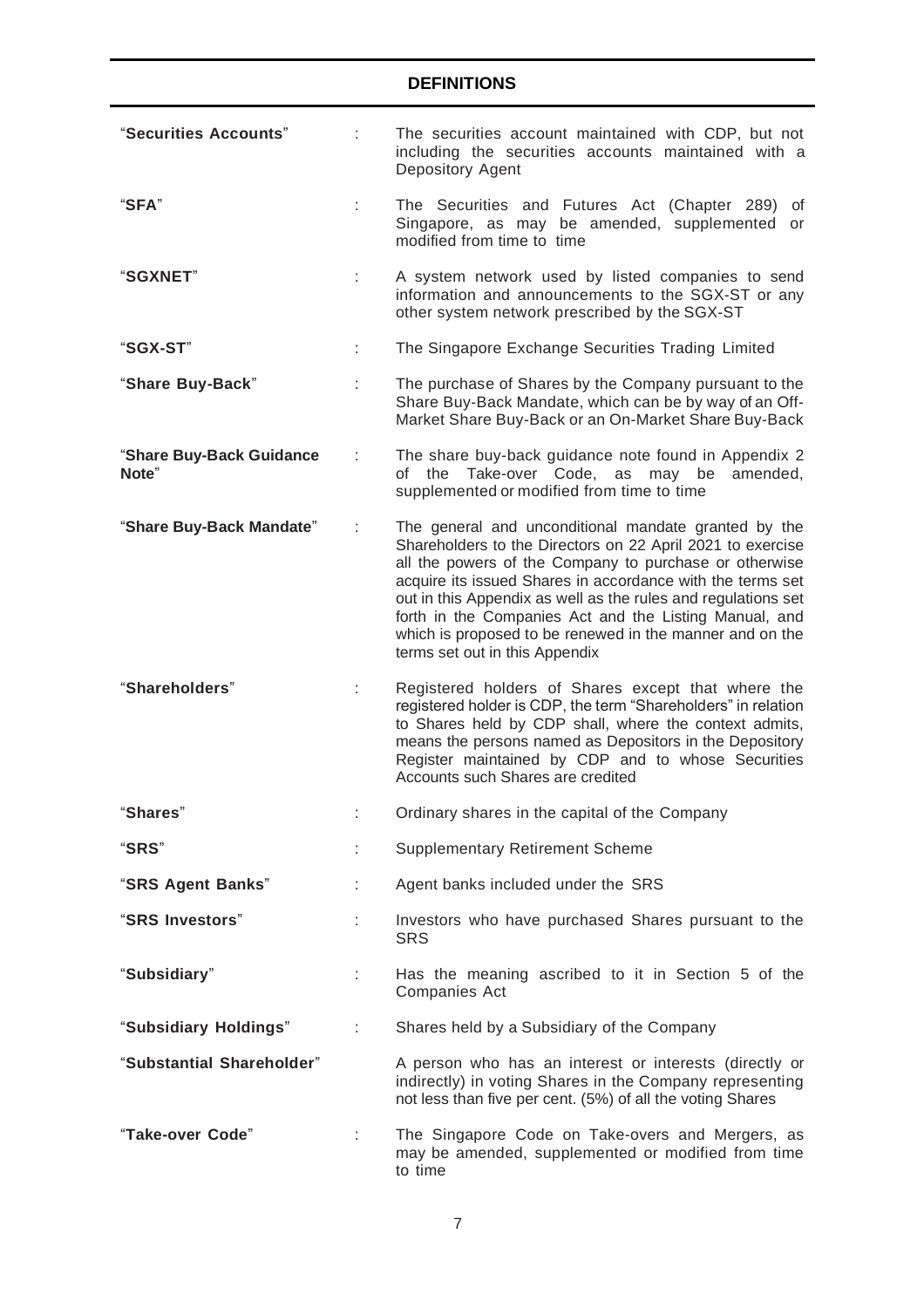| "Treasury Shares"                   | Issued Shares of the Company which were (or are<br>treated as having been) purchased by the Company in<br>circumstances which Section 76H of the Companies Act<br>applies and has, since it was so purchased, been<br>continuously held by the Company |
|-------------------------------------|--------------------------------------------------------------------------------------------------------------------------------------------------------------------------------------------------------------------------------------------------------|
| <b>Currencies, units and others</b> |                                                                                                                                                                                                                                                        |
| "S\$", "SGD" or "\$" and "cents"    | Singapore dollars and cents respectively                                                                                                                                                                                                               |

"**%**" or "**per cent.**" : Percentage or per centum

Any reference in this Appendix to any enactment is a reference to that enactment as for the time being in force, as may be amended or re-enacted. Any word defined under the Companies Act, the Listing Manual, the SFA, the Take-over Code or any statutory modification thereof and used in this Appendix shall have the meaning assigned to it under the said Companies Act, Listing Manual, SFA, Take-over Code or statutory modification, as the case may be, unless the context otherwise requires.

Words importing the singular number shall include the plural number where the context admits and vice versa. Words importing the masculine gender shall include the feminine gender where the context admits. Reference to persons shall, where applicable, include corporations.

Any reference to any agreement or document shall include such agreement or document as amended, modified, varied, novated, supplemented or replaced from time to time.

Any reference to a time of day or date in this Appendix is a reference to a time of day or date, as the case may be, in Singapore, unless otherwise stated.

Any discrepancies in this Appendix between the sum of the figures stated and the totals thereof are due to rounding. Accordingly, figures shown as totals in this Appendix may not be an arithmetic aggregation of the figures which precede them.

*[the rest of this page has been intentionally left blank]*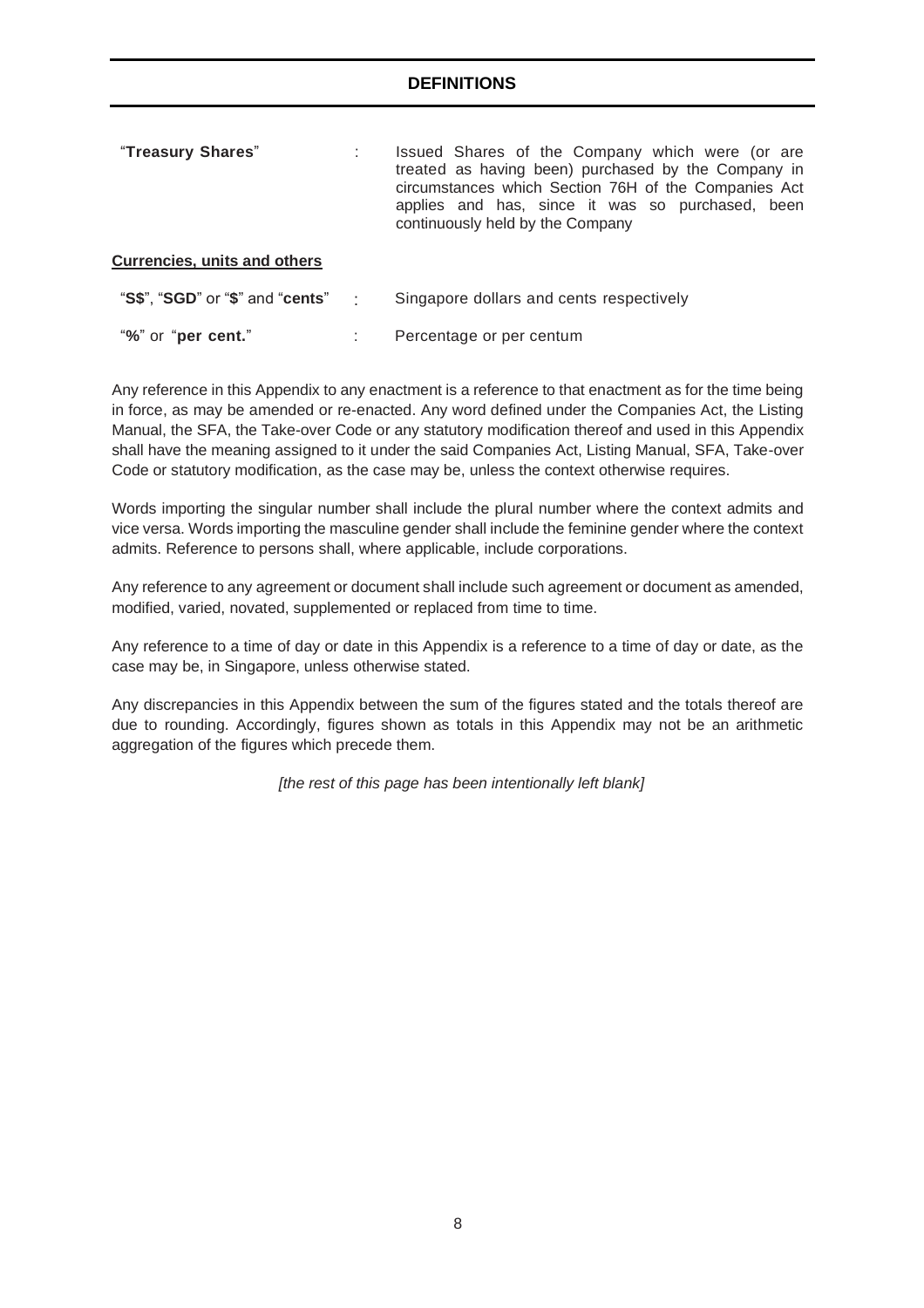# **TIONG SENG HOLDINGS LIMITED**

(Incorporated in Singapore on 15 April 2008) (Company Registration No. 200807295Z)

### <span id="page-8-0"></span>**Directors:**

Ong Lay Khiam (Non-Executive Chairman and Independent Director) Pay Sim Tee (Executive Director and Chief Executive Officer) Pek Zhi Kai (Executive Director) Lee It Hoe (Non-Executive Director) Ang Peng Koon, Patrick (Independent Director) Teo Ho Pin (Independent Director)

**Registered Office:** 21 Fan Yoong Road Tiong Seng Building Singapore 629796

## **7 April 2022**

### **To: The Shareholders of Tiong Seng Holdings Limited**

Dear Sir/Madam,

## **(I) THE PROPOSED RENEWAL OF THE SHARE BUY-BACK MANDATE**

### **AND**

### **(II) THE PROPOSED RENEWAL OF THE IPT MANDATE**

#### <span id="page-8-1"></span>**1. INTRODUCTION**

The purpose of this Appendix is to provide Shareholders with the relevant information relating to, and to seek Shareholders' approval for:-

- (i) the proposed renewal of a general and unconditional mandate to the Directors to exercise all powers of the Company to purchase or otherwise acquire its issued Shares, on the terms of that mandate (the "**Share Buy-Back Mandate**"); and
- (ii) the proposed renewal of the general mandate for the purposes of Chapter 9 of the Listing Manual to enable the Company, its Subsidiaries and Associated Companies, or any of them, to enter into certain types of recurrent transactions of a revenue or trading nature or those necessary for its day-to-day operations with the specified classes of persons who are considered to be interested persons for the purposes of Chapter 9 of the Listing Manual (the "**IPT Mandate**"),

at the 2022 AGM to be held on 22 April 2022 at 9.30 a.m. by electronic means. The Notice of AGM has been, or will be, made available to Shareholders on the same date as the date of this Appendix via SGXNET and may also be accessed via the Company's website at [www.tiongseng.com.sg/.](http://www.tiongseng.com.sg/)

If you are in any doubt as to the course of action to take, you should consult your stockbroker, bank manager, solicitor, accountant or other professional adviser immediately.

This Appendix has been prepared solely for the purpose set out herein and may not be relied upon by any persons (other than Shareholders) or for any other purpose.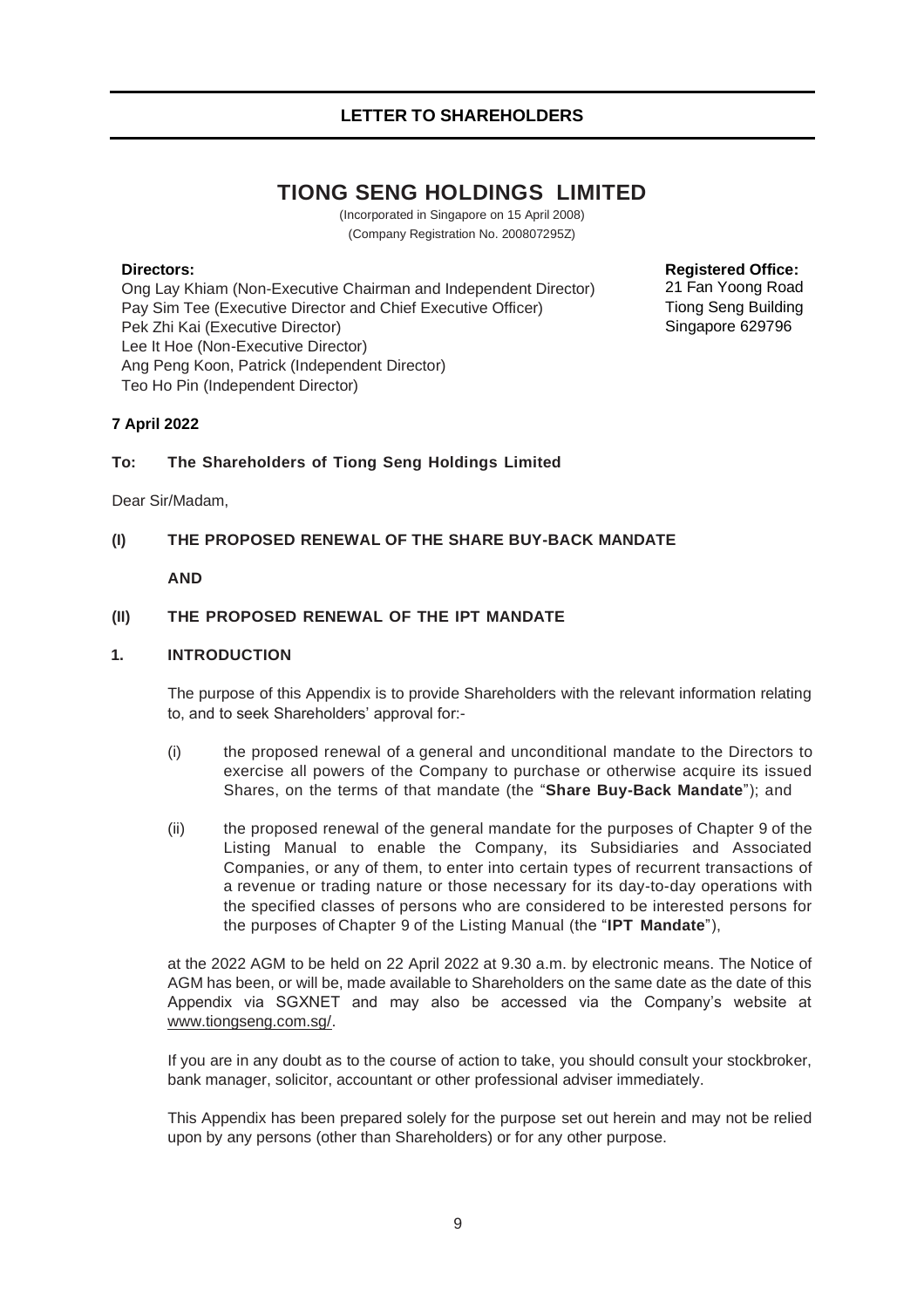The SGX-ST assumes no responsibility for the accuracy of any statements made, opinions expressed or reports contained in this Appendix.

### <span id="page-9-0"></span>**2. THE PROPOSED RENEWAL OF THE SHARE BUY-BACK MANDATE**

### **2.1 Proposed Renewal of the Share Buy-Back Mandate**

Any purchase or acquisition of Shares by the Company would have to be made in accordance with and in the manner prescribed by the Companies Act, the rules of the Listing Manual, the Constitution of the Company, and such other laws and regulations as may, for the time being, be applicable.

At the AGM of the Company held on 22 April 2021, the Shareholders had granted the Share Buy-Back Mandate. The Share Buy-Back Mandate will expire on 22 April 2022, being the date of the 2022 AGM. It is proposed that such authority be renewed.

Accordingly, the Directors propose to seek Shareholders' approval at the forthcoming 2022 AGM for a renewed general and unconditional mandate to be given to the Directors to exercise all powers of the Company to purchase or otherwise acquire its Shares on the terms of such mandate. If renewed at the 2022 AGM, the authority conferred by the Share Buy-Back Mandate will continue to be in force until the date the next AGM is held or is required by law to be held, whichever is the earlier (whereupon it will lapse, unless renewed at such meeting) or until it is varied or revoked by the Company in a general meeting (if so varied or revoked prior to the date the next AGM is held or is required by law to be held, whichever is the earlier) (the **"Relevant Period"**).

As at the Latest Practicable Date, 18,204,300 Shares were held as Treasury Shares and the Company has no Subsidiary Holdings.

### **2.2 Rationale for the Proposed Renewal of the Share Buy-Back Mandate**

The Company proposes to seek Shareholders' approval for the Proposed Renewal of the Share Buy-Back Mandate to give the Directors the flexibility to undertake Share Buy-Backs at any time when circumstances permit, with the objective of increasing Shareholders' value and to improve, inter alia, the return of equity of the Group. A Share Buy-Back made at an appropriate price level is one of the ways through which the return on equity of the Group may be enhanced.

The Directors believe that the Share Buy-Back Mandate provides the Company with a mechanism to facilitate the return of surplus cash over and above the Group's working capital requirements in an expedient and cost efficient manner. Share Buy-Backs also allow the Directors to exercise control over the Company's share structure and, depending on market conditions, may lead to an enhancement of the EPS and/or NTA per Share. The Directors further believe that Share Buy-Backs may also help to mitigate short-term market volatility and offset the effects of share price speculation.

If and when circumstances permit, the Directors will decide whether to effect the Share Buy-Backs via On-Market Share Buy-Backs or Off-Market Share Buy-Backs, after taking into account the amount of surplus cash available, the then prevailing market conditions and the most cost effective and efficient approach.

Share Buy-Backs will only be undertaken as and when the Directors consider it to be in the best interests of the Company and/or Shareholders. Shareholders should note that purchases or acquisitions of Shares pursuant to the Share Buy-back Mandate may not be carried out to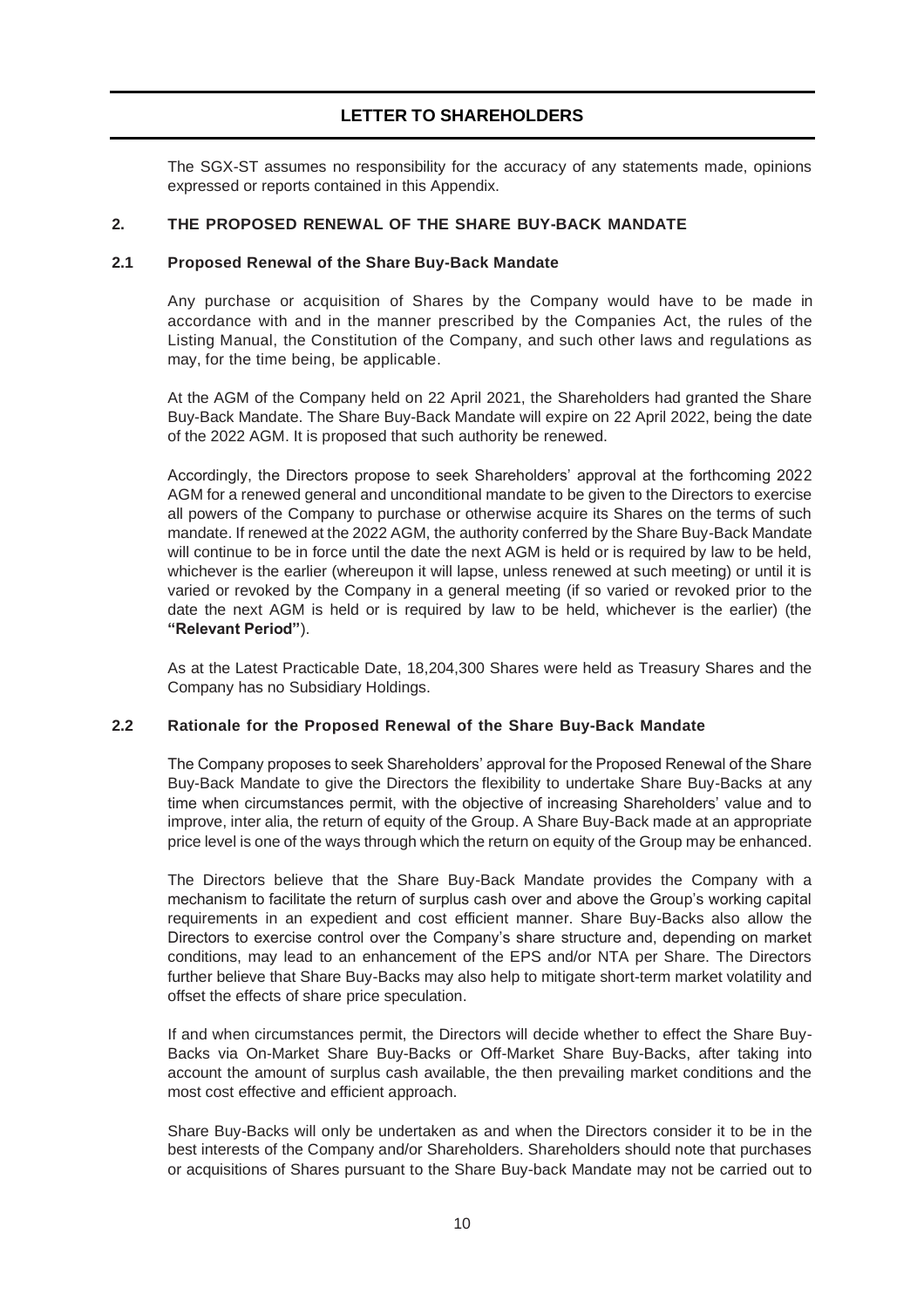the full 10% limit as authorised. No Share Buy-Backs will be made in circumstances which the Directors believe will have or may have a material adverse effect on the financial condition, the liquidity and the orderly trading of the Shares, or the working capital requirements and gearing level of the Company and the Group.

### **2.3 Authority and limits of the Share Buy-Back Mandate**

The authority and limitations placed on the Share Buy-Backs by the Company under the Share Buy-Back Mandate, if renewed at the 2022 AGM, are summarised below:-

### 2.3.1 Maximum number of Shares

Only Shares that are issued and fully paid-up may be purchased or acquired by the Company pursuant to the Share Buy-Back Mandate.

The total number of Shares that may be purchased or acquired by the Company pursuant to the Share Buy-Back Mandate during the Relevant Period is limited to that number of Shares representing not more than ten per cent. (10%) of the total issued ordinary share capital of the Company (excluding Treasury Shares and Subsidiary Holdings, and as ascertained as at the date of the 2022 AGM at which the Proposed Renewal of the Share Buy-Back Mandate is approved by the Shareholders (the "**Approval Date**"), unless the Company has effected a reduction of the share capital of the Company in accordance with the applicable provisions of the Companies Act at any time during the Relevant Period, in which event the issued ordinary share capital of the Company shall be taken to be the amount of the issued ordinary share capital of the Company as altered).

For the purposes of calculating the percentage of issued Shares above, any of the Shares which are held as Treasury Shares and any Subsidiary Holdings will be disregarded.

**For illustrative purposes only,** based on the existing issued and paid-up capital of the Company as at the Latest Practicable Date of S\$181,947,000 comprising 441,419,549 Shares, after disregarding 18,024,300 Shares held as Treasury Shares and no Subsidiary Holdings held, and assuming that no further Shares are issued on or prior to the 2022 AGM, not more than 44,141,954 Shares (representing approximately ten per cent (10%) of the issued ordinary share capital of the Company as at the date of the 2022 AGM, excluding Treasury Shares and Subsidiary Holdings) may be purchased or acquired by the Company pursuant to the Share Buy-Back Mandate.

#### 2.3.2 Duration of authority

Under the Share Buy-Back Mandate, Share Buy-Backs may be made, at any time and from time to time, on and from the Approval Date, up to the earliest of:-

- (i) the conclusion of the next AGM or the date by which such AGM is required by law to be held:
- (ii) the date on which the Share Buy-Backs are carried out to the full extent mandated; or
- (iii) the date on which the authority contained in the Share Buy-Back Mandate is revoked or varied by the Shareholders in a general meeting.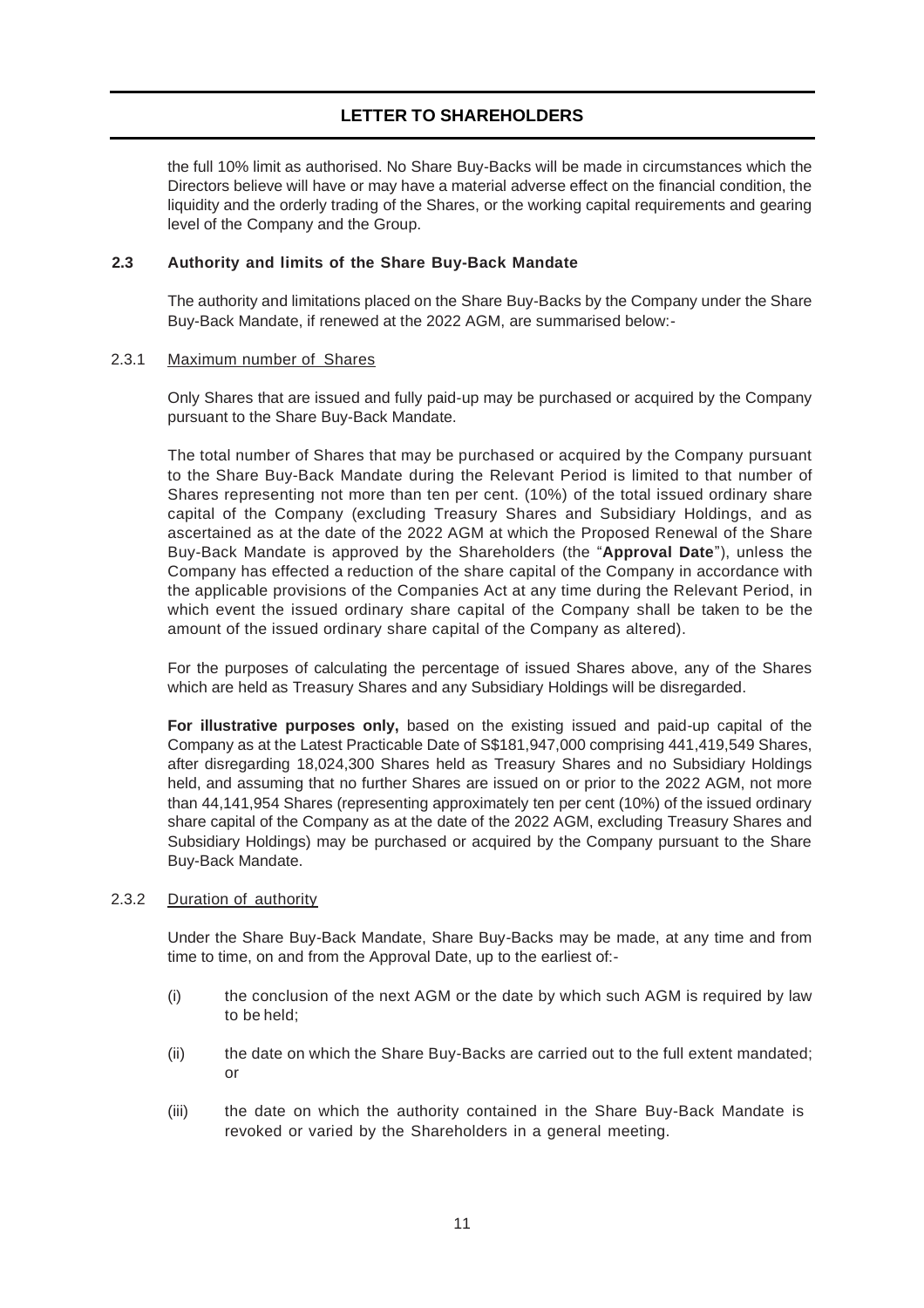The authority conferred on the Directors by the Share Buy-Back Mandate to purchase Shares may be renewed at each AGM or other general meeting of the Company. When seeking the approval of the Shareholders for the Proposed Renewal of the Share Buy-Back Mandate, the Company is required to disclose details pertaining to any Share Buy-Backs made during the previous twelve (12) months, including both Off-Market Share Buy-Backs and On-Market Share Buy-Backs, the total number of Shares purchased, the purchase price per Share or the highest and lowest prices paid for such Share Buy-Backs, where relevant, the total consideration paid for such Share Buy-Backs and whether the Shares purchased by the Company will be cancelled or kept as Treasury Shares.

### 2.3.3 Manner of Share Buy-Backs

Share Buy-Backs may be made by way of, inter alia:-

- (i) on-market purchases through the SGX-ST's trading system or, as the case may be, any other stock exchange on which the Shares may, for the time being, be listed and quoted, through one or more duly licensed stockbrokers appointed by the Company for such purpose (the "**On-Market Share Buy-Back**"); and/or
- (ii) off-market purchases (if effected otherwise than on the SGX-ST) in accordance with any equal access scheme(s) as defined in Section 76C of the Companies Act, as may be determined or formulated by the Directors as they may consider fit and in the best interests of the Company, which scheme(s) shall satisfy all the conditions prescribed by the Companies Act and the Listing Manual (the "**Off-Market Share Buy-Back**").

The Directors may impose such terms and conditions, which are not inconsistent with the Share Buy-Back Mandate, the Listing Manual and the Companies Act, as they consider fit, in the interests of the Company in connection with, or in relation to, any equal access scheme(s). Under the Companies Act, an equal access scheme must satisfy all of the following conditions:-

- (a) offers for the Share Buy-Backs shall be made to every person who holds Shares to purchase or acquire the same percentage of their Shares;
- (b) all of those persons shall be given a reasonable opportunity to accept the offers made to them; and
- (c) the terms of all the offers are the same, except that there shall be disregarded:-
	- (I) differences in consideration attributable to the fact that the offers relate to Shares with different accrued dividend entitlements;
	- (II) differences in consideration attributable to the fact that the offers relate to Shares with different amounts remaining unpaid; and
	- (III) differences in the offers introduced solely to ensure that each person is left with a whole number of Shares.

In addition, the Listing Manual provides that, in making an Off-Market Share Buy-Back, the Company must issue an offer document to all Shareholders which must contain at least the following information:-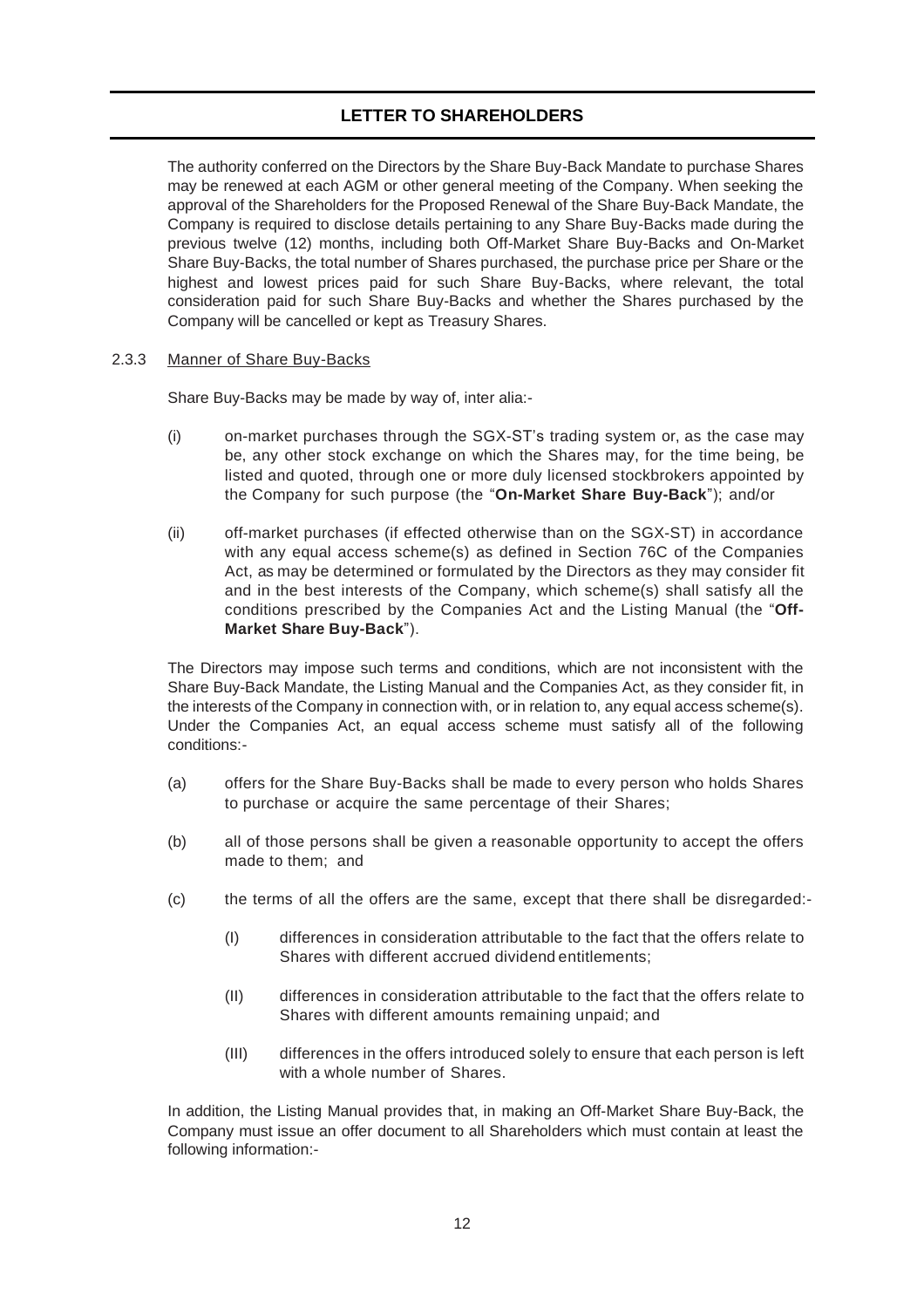- (a) the terms and conditions of the offer;
- (b) the period and procedures for acceptances;
- (c) the reasons for the proposed Share Buy-Back;
- (d) the consequences, if any, of Share Buy-Backs by the Company that will arise under the Take-over Code or other applicable take-over rules;
- (e) whether the Share Buy-Back, if made, would have any effect on the listing of the Shares on the official list of the SGX-ST;
- (f) details of any Share Buy-Back made by the Company in the previous twelve (12) months (whether On-Market Share Buy-Backs or Off-Market Share Buy-Backs), giving the total number of Shares purchased, the purchase price per Share or the highest and lowest prices paid for such Share Buy-Backs (where relevant) and the total consideration paid for such Share Buy-Backs; and
- (g) whether the Shares purchased by the Company will be cancelled or kept as Treasury Shares.

#### 2.3.4 Maximum purchase price to be paid for the Shares

The purchase price (excluding brokerage, commission, stamp duties, applicable goods and services tax and other related expenses) to be paid for the Shares will be determined by the Directors.

However, the purchase price to be paid for a Share pursuant to a Share Buy-Back, as determined by the Directors, must not exceed:-

- (i) in the case of an On-Market Share Buy-Back, 105 per cent. (105%) of the Average Closing Market Price (as defined below) of the Shares; and
- (ii) in the case of an Off-Market Share Buy-Back, 120 per cent. (120%) of the Average Closing Market Price of the Shares,

(the "**Maximum Price**") in either case, excluding related expenses of the Share Buy-Back.

For the above purposes, the "**Average Closing Market Price**" means the average of the closing market prices of the Shares over the last five (5) Market Days, on which transactions in the Shares were recorded before the day on which the purchases are made, or as the case may be, the day of the making of the offer pursuant to the Off-Market Share Buy-Back, and deemed to be adjusted for any corporate action that occurs during the relevant five (5)-day period and the day on which the purchases are made.

The term "**day of the making of the offer**" means the day on which the Company announces its intention to make an offer for an Off-Market Share Buy-Back, stating therein the purchase price (which shall not be more than the Maximum Price for an Off-Market Share Buy-Back calculated on the foregoing basis) for each Share and the relevant terms of the equal access scheme for effecting the Off-Market Share Buy-Back.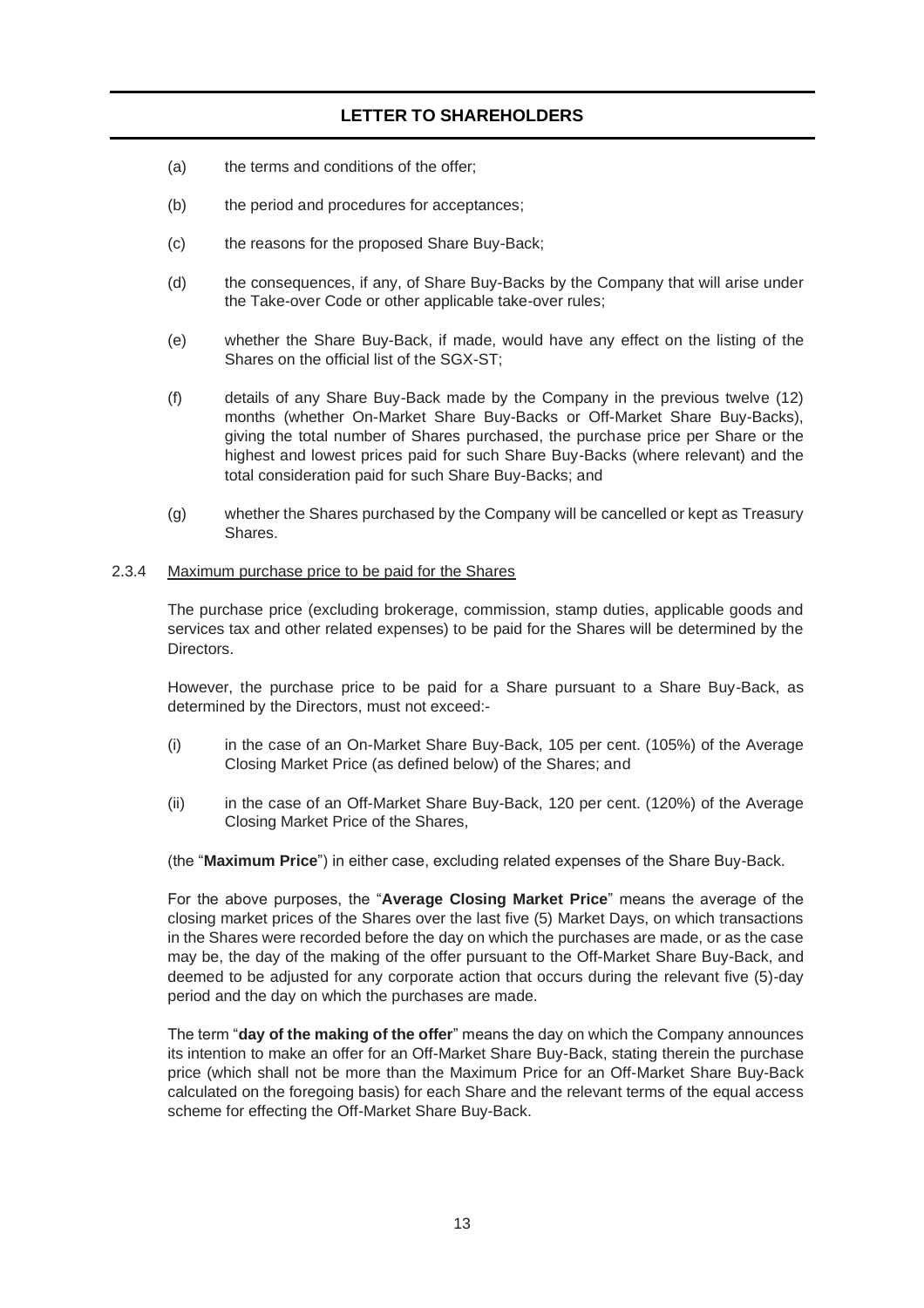### **2.4 Status of purchased Shares under the Share Buy-Back Mandate**

A Share purchased or acquired by the Company under the Share Buy-Back Mandate is deemed to be cancelled immediately on purchase or acquisition (and all rights and privileges attached to the Share will expire on such cancellation) unless such Share is held by the Company as a Treasury Share.

## **2.5 Cancellation of purchased Shares**

Any Share which is purchased or acquired by the Company shall, unless held as Treasury Shares to the extent permitted under the Companies Act, be deemed cancelled immediately on purchase, and all rights and privileges attached to that Share shall expire on cancellation. The total number of Shares will be diminished by such number of Shares purchased or acquired by the Company and which are not held as Treasury Shares.

Any Shares purchased or acquired by the Company (other than Treasury Shares held by the Company to the extent permitted by the Companies Act) and cancelled will be automatically de-listed by the SGX-ST and (where applicable) all certificates in respect thereof will be cancelled and destroyed by the Company as soon as reasonably practicable following the settlement of any such purchase or acquisition.

## **2.6 Purchased Shares held as Treasury Shares**

Under the Companies Act, Shares purchased or acquired by the Company may be held or dealt with as Treasury Shares. Some of the provisions on Treasury Shares under (i) the Listing Manual and (ii) the Companies Act, are summarised below:-

## 2.6.1 Maximum holdings

The number of Shares held as Treasury Shares cannot at any time exceed ten per cent. (10%) of the total number of issued Shares.

In the event that the Company holds more than ten per cent. (10%) of the total number of its issued Shares as Treasury Shares, the Company shall cancel or dispose of the excess Treasury Shares in the manner set out under Section 2.6.3 below within six (6) months beginning with the day on which that contravention occurs, or such further period as the Registrar of Companies may allow.

### 2.6.2 Voting and other rights

The Company cannot exercise any right in respect of Treasury Shares. In particular and for the purposes of the Companies Act, the Treasury Shares shall be treated as having no voting rights and as such, the Company cannot exercise any right to attend or vote at meetings. Any purported exercise of such a right is void.

In addition, no dividend may be paid, and no other distribution (whether in cash or otherwise) of the Company's assets (including any distribution of assets to members on a winding up) may be made to the Company in respect of Treasury Shares. However, the allotment of Shares as fully paid bonus shares in respect of Treasury Shares is allowed. Also, a subdivision or consolidation of any Treasury Share into Treasury Shares of a smaller or larger amount is allowed so long as the total value of the Treasury Shares after the subdivision or consolidation is the same as before.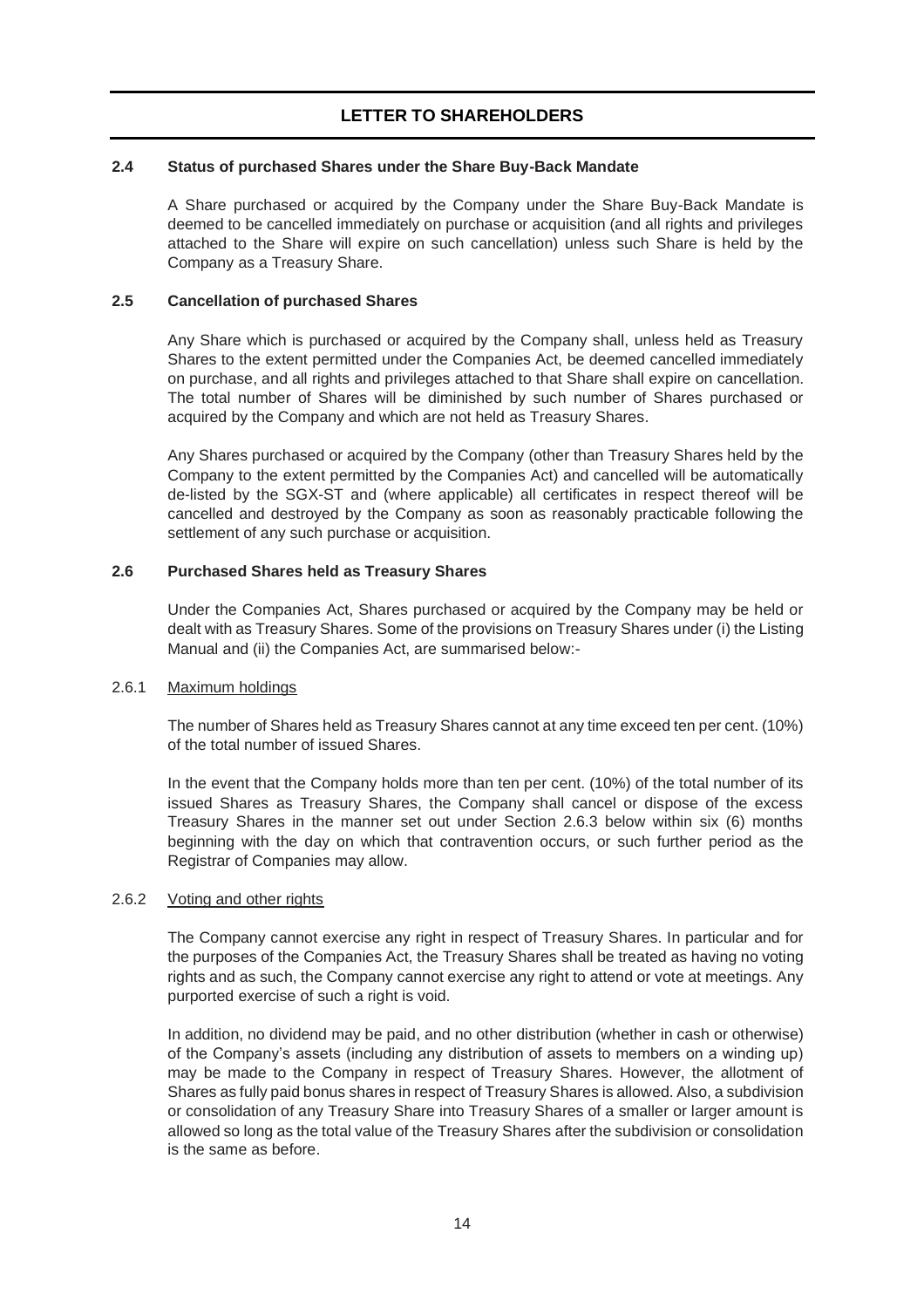#### 2.6.3 Disposal and cancellation

Where Shares are held as Treasury Shares, the Company may at any time but subject always to the Take-over Code:-

- (i) sell the Treasury Shares (or any of them) for cash;
- (ii) transfer the Treasury Shares (or any of them) for the purposes of or pursuant to any share scheme, whether for its employees, Directors or other persons;
- (iii) transfer the Treasury Shares (or any of them) as consideration for the acquisition of shares in or assets of another company or assets of a person;
- (iv) cancel the Treasury Shares (or any of them); or
- (v) sell, transfer or otherwise use the Treasury Shares for such other purposes as may be prescribed by the Minister for Finance of Singapore.

The Shares purchased or acquired under the Share Buy-back Mandate will be held as Treasury Shares or cancelled by the Company taking into consideration the then prevailing circumstances and requirements of the Company at the relevant time.

#### 2.6.4 Reporting obligation under the Listing Manual

Under the Listing Manual, the Company must immediately announce any sale, transfer, cancellation and/or use of Treasury Shares, stating the following:-

- (i) date of the sale, transfer, cancellation and/or use;
- (ii) purpose of such sale, transfer, cancellation and/or use;
- (iii) number of Treasury Shares sold, transferred, cancelled and/or used;
- (iv) number of Treasury Shares before and after such sale, transfer, cancellation and/or use;
- (v) percentage of the number of Treasury Shares against the total number of shares outstanding in a class that is listed before and after such sale, transfer, cancellation and/or use; and
- (vi) value of the Treasury Shares sold, transferred, cancelled and/or used.

### **2.7 Source of funds for Share Buy-Backs**

In undertaking Share Buy-Backs, the Company may only apply funds legally available for such purchases in accordance with the Constitution of the Company, the Listing Manual and the applicable laws in Singapore. The Company may not purchase its Shares for a consideration other than cash or, in the case of an On-Market Share Buy-Back, for settlement other than in accordance with the trading rules of the SGX-ST.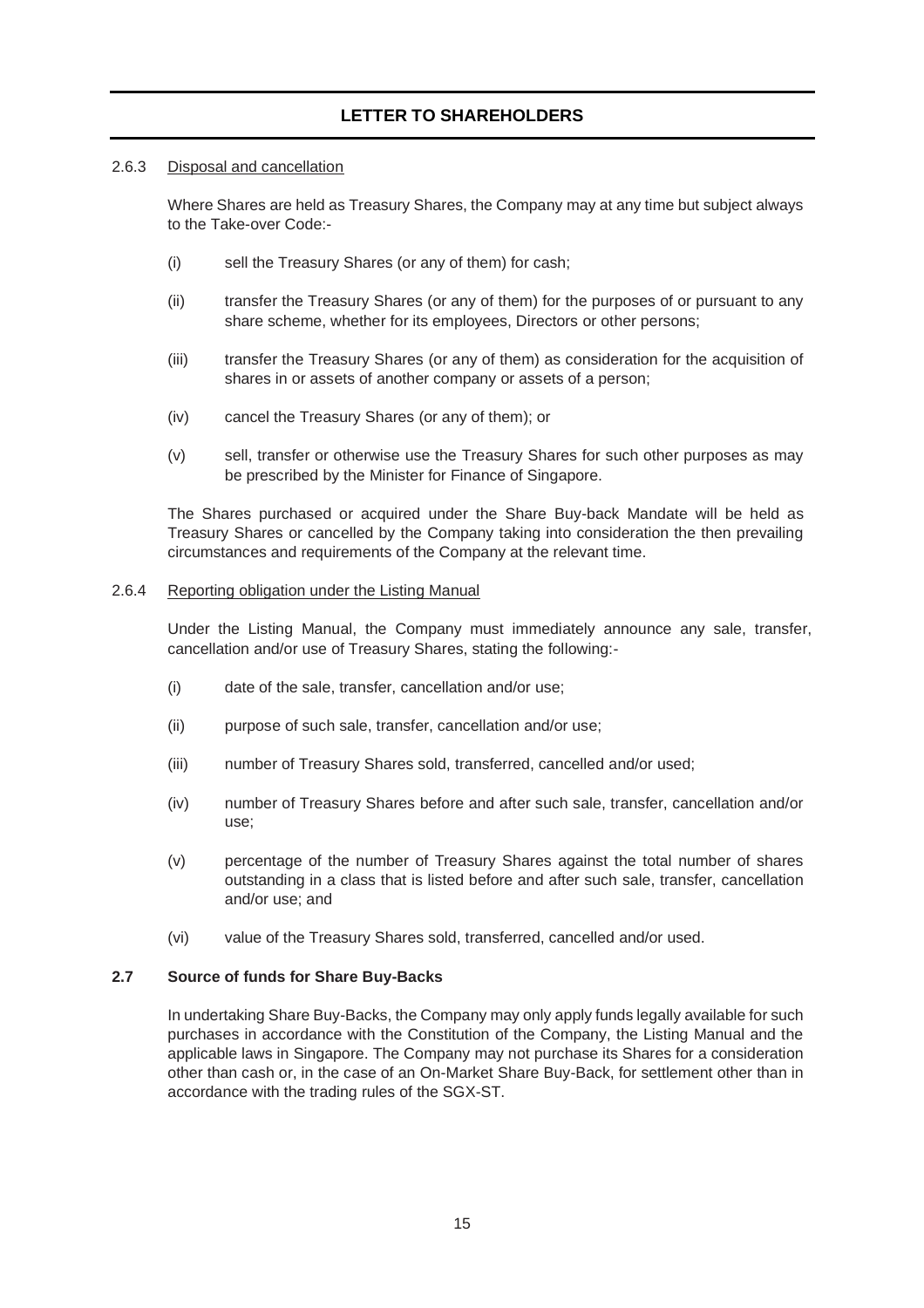Pursuant to the Constitution of the Company and the Companies Act, any payment made by the Company in consideration for Share Buy-Backs may only be made out of the Company's capital or profits so long as the Company is solvent. For this purpose, pursuant to Section 76F(4) of the Companies Act, a company is "solvent" if the following conditions are satisfied:-

- (a) there is no ground on which the company could be found to be unable to pay its debts;
- (b) the company will be able to pay its debts as they fall due during the period of 12 months immediately after the date of the payment; and
- (c) the value of the Company's assets is not less than the value of its liabilities (including contingent liabilities) and will not, after the proposed purchase, acquisition, variation or release (as the case may be), become less than the value of its liabilities (including contingent liabilities).

Where the consideration paid by the Company for the Share Buy-Backs is made out of profits, such consideration (excluding related brokerage, goods and services tax, stamp duties and clearance fees) will correspondingly reduce the amount of profits available for the distribution of cash dividends by the Company. However, where the consideration paid by the Company for the Share Buy-Backs is made out of capital, the amount of profits available for the distribution of cash dividends by the Company will not be reduced.

The Company intends to use its internal resources and/or external borrowings or a combination of both to finance its Share Buy-Backs.

#### **2.8 Financial effects of the Share Buy-Back Mandate**

It is not possible for the Company to realistically calculate or quantify the impact of Share Buy-Backs that may be made pursuant to the Proposed Renewal of the Share Buy-Back Mandate as the financial effects on the Company and the Group arising from the Share Buy-Backs will depend on, inter alia, the aggregate number of Shares purchased or acquired, whether the Share Buy-Backs are made by way of On-Market Share Buy-Backs or Off-Market Share Buy-Backs, the price at which the Share Buy-Backs are made, the amount (if any) borrowed by the Company to fund the Share Buy-Backs and whether the Shares are cancelled or held in treasury.

**For illustrative purposes only**, the financial effects on the Company and the Group arising from the Share Buy-Backs, based on the audited financial statements of the Company and the Group for FY2020, are prepared based on the assumptions set out below:-

- (a) the Share Buy-Backs comprised 44,141,954 Shares (representing approximately ten per cent. (10%) of the 441,419,549 issued Shares as at the Latest Practicable Date, after disregarding 18,204,300 Treasury Shares as at the Latest Practicable Date, and assuming no further Shares are issued and no further Shares are held by the Company as Treasury Shares and no Shares are held as Subsidiary Holdings on or prior to the 2022 AGM);
- (b) in the case of On-Market Share Buy-Backs, the Maximum Price was S\$0.136 (being five per cent. (5%) above the average of the closing market prices of the Shares for the last five (5) Market Days on which the Shares were traded on the SGX-ST immediately preceding the Latest Practicable Date). Accordingly, the maximum amount of funds required for effecting such On-Market Share Buy-Backs (excluding brokerage, stamp duties, commission, applicable goods and services tax and other related expenses), would amount to approximately S\$6,003,306;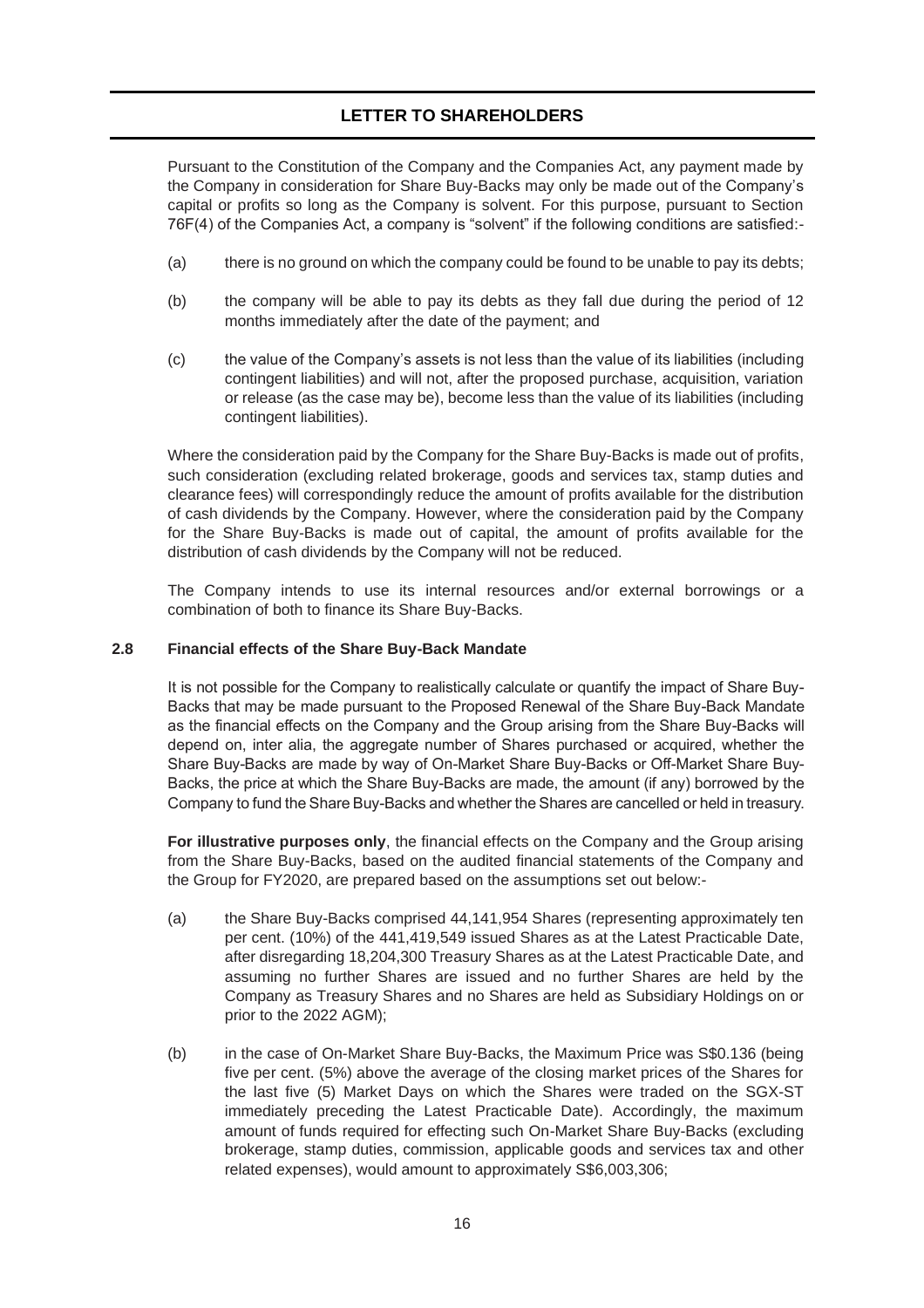- (c) in the case of Off-Market Share Buy-Backs, the Maximum Price was S\$0.156 (being twenty per cent. (20%) above the average of the closing market prices of the Shares for the last five (5) Market Days on which the Shares were traded on the SGX-ST immediately preceding the Latest Practicable Date). Accordingly, the maximum amount of funds required for effecting such Off-Market Share Buy-Backs (excluding brokerage, stamp duties, commission, applicable goods and services tax and other related expenses), would amount to approximately S\$6,886,145;
- (d) the Share Buy-Backs were made entirely out of the Company's capital and financed entirely by internal cash of the Group;
- (e) the Share Buy-Backs pursuant to the Share Buy-Back Mandate had taken place on 31 December 2021 for the purpose of computing the financial effects on the Shareholders' equity, NTA per Share and gearing of the Group and the Company;
- (f) transaction costs incurred during the Share Buy-Backs pursuant to the Share Buy-Back Mandate are assumed to be insignificant and have thus been ignored for the purposes of computing the financial effects; and
- (g) where Shares purchased are held as Treasury Shares, the maximum number of Shares permitted under the Companies Act to be held in treasury are held in treasury, and the balance is cancelled.

#### **Share Buy-Backs with the Shares cancelled thereafter**

|                                             |                                                   | Group                                                          |                                                                 | Company                                           |                                                                |                                                                        |  |
|---------------------------------------------|---------------------------------------------------|----------------------------------------------------------------|-----------------------------------------------------------------|---------------------------------------------------|----------------------------------------------------------------|------------------------------------------------------------------------|--|
|                                             | <b>Before</b><br><b>Share</b><br><b>Buy-Backs</b> |                                                                | <b>After Share Buy-Backs</b>                                    | <b>Before</b><br><b>Share</b><br><b>Buy-Backs</b> | <b>After Share Buy-Backs</b>                                   |                                                                        |  |
|                                             | S\$'000                                           | <b>On-Market</b><br><b>Share</b><br><b>Buy-Back</b><br>S\$'000 | <b>Off-Market</b><br><b>Share</b><br><b>Buy-Back</b><br>S\$'000 | S\$'000                                           | <b>On-Market</b><br><b>Share</b><br><b>Buy-Back</b><br>S\$'000 | <b>Off-Market</b><br><b>Share</b><br><b>Buy-Back</b><br><b>S\$'000</b> |  |
| As at<br>31 December 2021                   |                                                   |                                                                |                                                                 |                                                   |                                                                |                                                                        |  |
| Share capital                               | 181,947                                           | 175,944                                                        | 175,061                                                         | 181,947                                           | 175,944                                                        | 175,061                                                                |  |
| Shareholders' fund                          | 191,203                                           | 185,200                                                        | 184,317                                                         | 91,269                                            | 85,266                                                         | 84,383                                                                 |  |
| <b>NTA</b>                                  | 193,969                                           | 187,966                                                        | 187,083                                                         | 91,269                                            | 85,266                                                         | 84,383                                                                 |  |
| <b>Current assets</b>                       | 352,860                                           | 346,857                                                        | 345,974                                                         | 100,842                                           | 100,613                                                        | 100,613                                                                |  |
| <b>Current liabilities</b>                  | 280,059                                           | 280,059                                                        | 280,059                                                         | 63,559                                            | 69,333                                                         | 70,216                                                                 |  |
| Cash and cash<br>equivalents <sup>(1)</sup> | 56,486                                            | 50,483                                                         | 49,600                                                          | 229                                               |                                                                |                                                                        |  |
| Total borrowings                            | 90,913                                            | 90,913                                                         | 90,913                                                          |                                                   |                                                                |                                                                        |  |
| Net borrowings <sup>(2)</sup>               | 34,427                                            | 40,430                                                         | 41,313                                                          |                                                   |                                                                |                                                                        |  |
| Net (loss) for FY2021                       | (50, 199)                                         | (50, 199)                                                      | (50, 199)                                                       | (10, 964)                                         | (10, 964)                                                      | (10, 964)                                                              |  |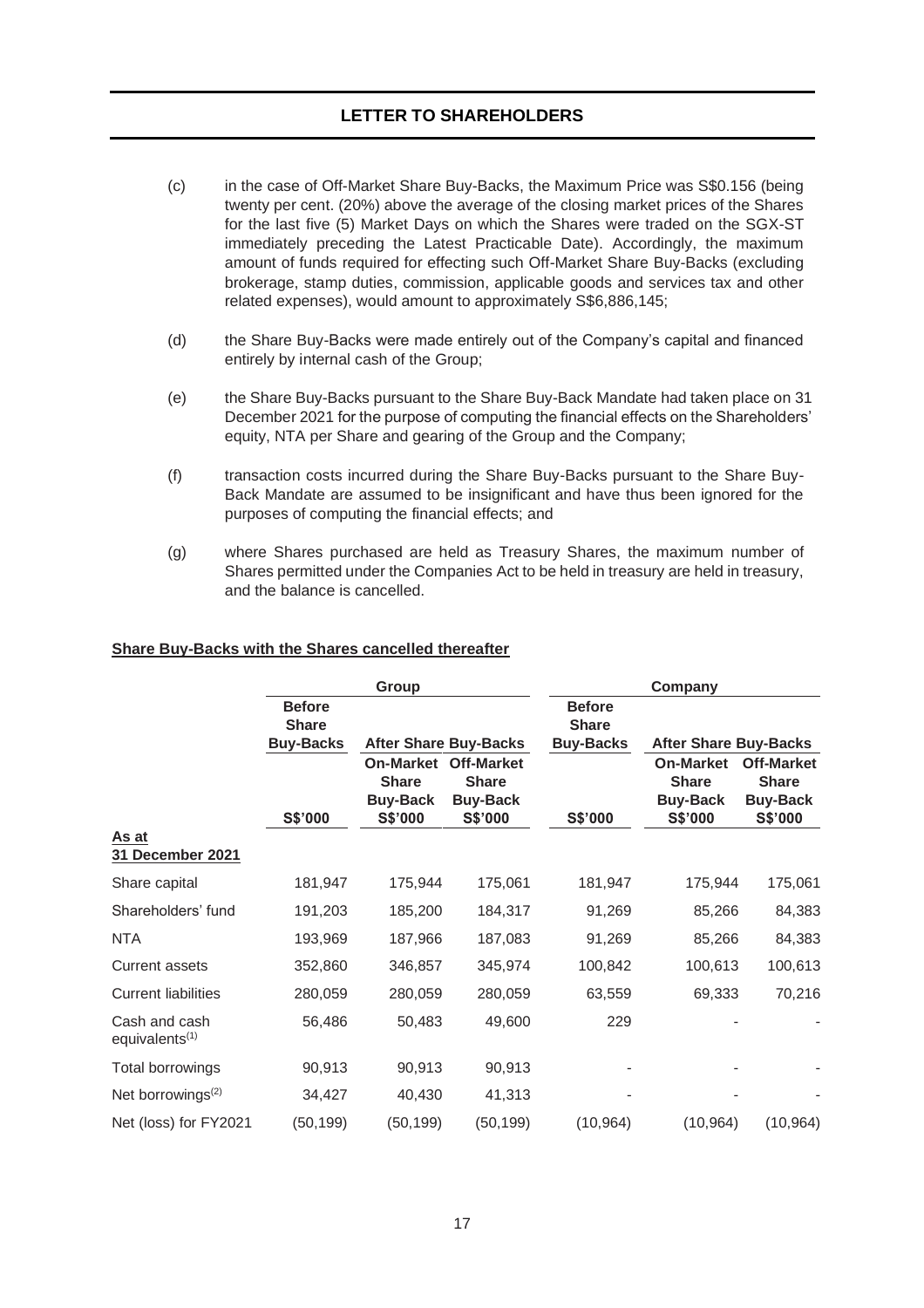| Number of Shares<br>as at 31 December<br>2021 ('000)                     | 441,420 | 397,278 | 397,278 | 441,420 | 397,278 | 397,278 |
|--------------------------------------------------------------------------|---------|---------|---------|---------|---------|---------|
| Weighted average<br>number of Shares<br>as at 31 December<br>2021 ('000) | 441,420 | 397,278 | 397,278 | 441,420 | 397,278 | 397,278 |
| <b>Financial Ratios</b>                                                  |         |         |         |         |         |         |
| NTA per Share<br>$(cents)^{(3)}$                                         | 43.9    | 47.3    | 47.1    | 20.7    | 21.5    | 21.2    |
| Gross gearing (times) <sup>(4)</sup>                                     | 0.5     | 0.5     | 0.5     |         |         |         |
| Net gearing (times) $(5)$                                                | 0.2     | 0.2     | 0.2     |         |         |         |
| Current ratio (times) <sup>(6)</sup>                                     | 1.3     | 1.2     | 1.2     | 1.6     | 1.5     | 1.4     |
| (Loss) per Share<br>$(cents)^{(7)}$                                      | (11.4)  | (12.6)  | (12.6)  | (2.5)   | (2.8)   | (2.8)   |

#### **Notes:-**

(1) Based on the assumption that the Company will partially finance the Share Buy-Backs from funds within the Group.

(2) "Net borrowings" represents total borrowings less cash and cash equivalents. In the event there is no borrowing or in a net cash position, a symbol "–" is stated.

(3) "NTA per Share" represents NTA divided by the number of Shares as at 31 December 2021.

(4) "Gross gearing" represents total borrowings divided by total equity. In the event there is no borrowing or in a net cash position, a symbol "-" is stated.

(5) "Net gearing" represents net borrowings divided by total equity. In the event there is no borrowing or in a net cash position, a symbol "–" is stated.

(6) "Current ratio" represents current assets divided by current liabilities.

(7) (Loss) per Share represents net loss attributable to owners of the Company for FY2021 respectively divided by the weighted average number of Shares for FY2021.

#### **Share Buy-Backs with the Shares held as Treasury Shares and the balance cancelled**

|                            |                                                   | Group                                                                 |                                                                        | Company                                           |                                                                       |                                                                 |  |
|----------------------------|---------------------------------------------------|-----------------------------------------------------------------------|------------------------------------------------------------------------|---------------------------------------------------|-----------------------------------------------------------------------|-----------------------------------------------------------------|--|
|                            | <b>Before</b><br><b>Share</b><br><b>Buy-Backs</b> | <b>After Share Buy-Backs</b>                                          |                                                                        | <b>Before</b><br><b>Share</b><br><b>Buy-Backs</b> | <b>After Share Buy-Backs</b>                                          |                                                                 |  |
|                            | S\$'000                                           | <b>On-Market</b><br><b>Share</b><br><b>Buy-Back</b><br><b>S\$'000</b> | <b>Off-Market</b><br><b>Share</b><br><b>Buy-Back</b><br><b>S\$'000</b> | S\$'000                                           | <b>On-Market</b><br><b>Share</b><br><b>Buy-Back</b><br><b>S\$'000</b> | <b>Off-Market</b><br><b>Share</b><br><b>Buy-Back</b><br>S\$'000 |  |
| As at<br>31 December 2021  |                                                   |                                                                       |                                                                        |                                                   |                                                                       |                                                                 |  |
| Share capital              | 181,947                                           | 179,719                                                               | 179,391                                                                | 181,947                                           | 179,719                                                               | 179,391                                                         |  |
| Shares held in<br>Treasury | 4,873                                             | 8,648                                                                 | 9,203                                                                  | 4,873                                             | 8,648                                                                 | 9,203                                                           |  |
| Shareholders' fund         | 191,203                                           | 185,200                                                               | 184,317                                                                | 91,269                                            | 85,266                                                                | 84,383                                                          |  |
| <b>NTA</b>                 | 193,969                                           | 187,966                                                               | 187,083                                                                | 91,269                                            | 85,266                                                                | 84,383                                                          |  |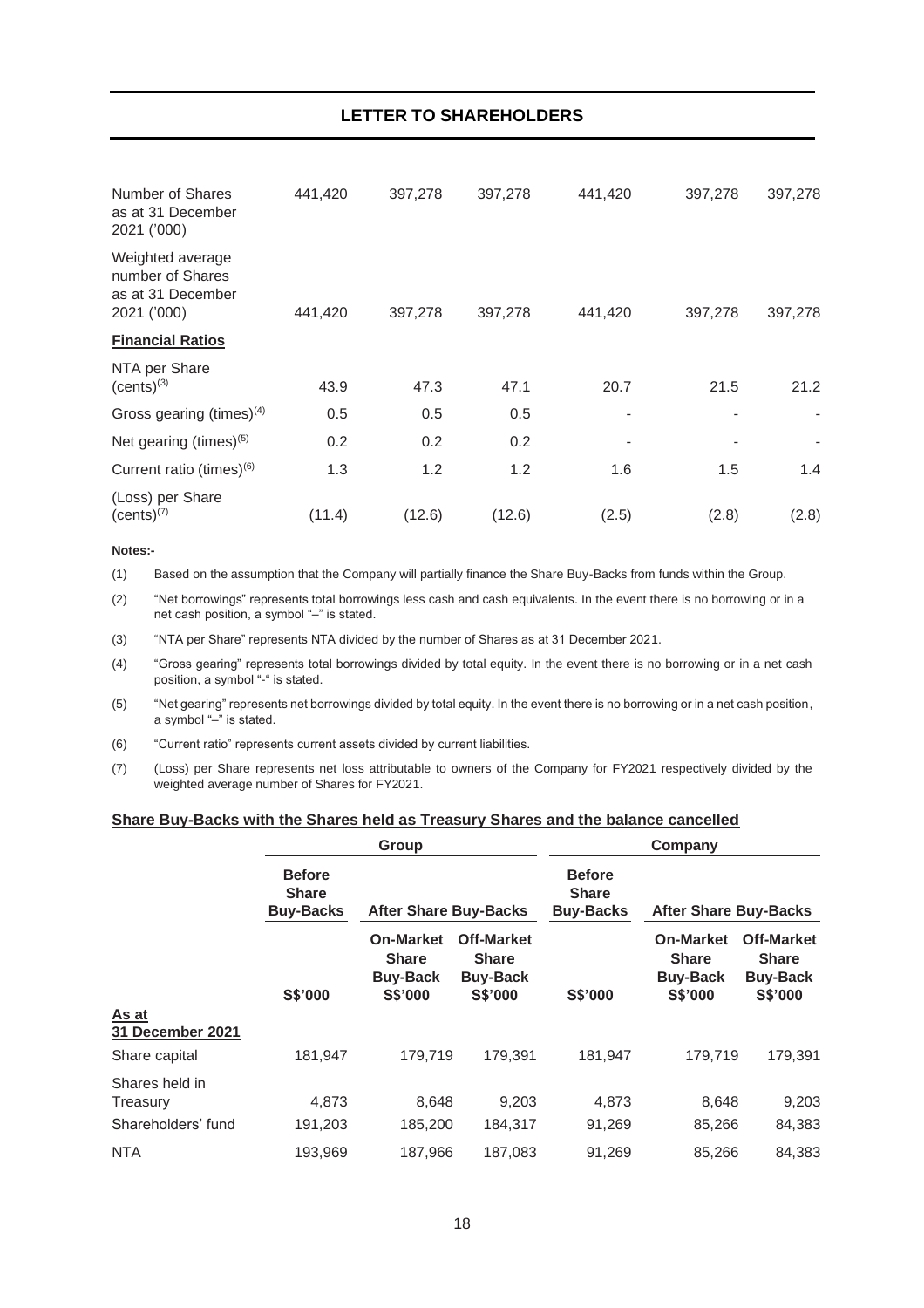|                                                                          |           | LETTER TO SHAREHOLDERS |           |           |           |           |
|--------------------------------------------------------------------------|-----------|------------------------|-----------|-----------|-----------|-----------|
| <b>Current assets</b>                                                    | 352,860   | 346,857                | 345,974   | 100,842   | 100,613   | 100,613   |
| <b>Current liabilities</b>                                               | 280,059   | 280,059                | 280,059   | 63,559    | 69,333    | 70,216    |
| Cash and cash<br>equivalents <sup>(1)</sup>                              | 56,486    | 50,483                 | 49,600    | 229       |           |           |
| <b>Total borrowings</b>                                                  | 90,913    | 90,913                 | 90,913    |           |           |           |
| Net borrowings <sup>(2)</sup>                                            | 34,427    | 40,430                 | 41,313    |           |           |           |
| Net (loss) for<br>FY2021                                                 | (50, 199) | (50, 199)              | (50, 199) | (10, 964) | (10, 964) | (10, 964) |
| Number of Shares<br>as at 31 December<br>2021 ('000)                     | 441,420   | 397,278                | 397,278   | 441,420   | 397,278   | 397,278   |
| Weighted average<br>number of Shares<br>as at 31 December<br>2021 ('000) | 441,420   | 397,278                | 397,278   | 441,420   | 397,278   | 397,278   |
| <b>Financial Ratios</b>                                                  |           |                        |           |           |           |           |
| NTA per Share<br>$(cents)^{(3)}$                                         | 43.9      | 47.3                   | 47.1      | 20.7      | 21.5      | 21.2      |
| Gross gearing (times) $(4)$                                              | 0.5       | 0.5                    | 0.5       |           |           |           |
| Net gearing (times) $(5)$                                                | 0.2       | 0.2                    | 0.2       |           |           |           |
| Current ratio (times) <sup>(6)</sup>                                     | 1.3       | 1.2                    | 1.2       | 1.6       | 1.5       | 1.4       |
| (Loss) per Share<br>$(cents)^{(7)}$                                      | (11.4)    | (12.6)                 | (12.6)    | (2.5)     | (2.8)     | (2.8)     |

#### **Notes:-**

(1) Based on the assumption that the Company will partially finance the Share Buy-Backs from funds within the Group.

(2) "Net borrowings" represents total borrowings less cash and cash equivalents. In the event there is no borrowing or in a net cash position, a symbol "–" is stated.

(3) "NTA per Share" represents NTA divided by the number of Shares as at 31 December 2021.

(4) "Gross gearing" represents total borrowings divided by total equity. In the event there is no borrowing or in a net cash position, a symbol "-" is stated.

(5) "Net gearing" represents net borrowings divided by total equity. In the event there is no borrowing or in a net cash position, a symbol "–" is stated.

(6) "Current ratio" represents current assets divided by current liabilities.

(7) (Loss) per Share represents net loss attributable to owners of the Company for FY2020 respectively divided by the weighted average number of Shares for FY2021.

The Directors do not propose to exercise the Share Buy-Back Mandate to such an extent that it would have a material adverse effect on the financial condition, the liquidity and the orderly trading of the Shares, or the working capital requirements and gearing level of the Company and the Group. The Share Buy-Backs will only be effected after taking into consideration both financial factors (such as cash surplus, debt position and working capital requirements of the Group) and non-financial factors (such as market conditions and performance of the Shares).

**Shareholders should note that the financial effects set out above are for illustrative purposes only. In particular, it is important to note that the above analysis is based on the audited financial statements of the Company and the Group for FY2021 and is not necessarily representative of the future financial performance of the Company and the Group.**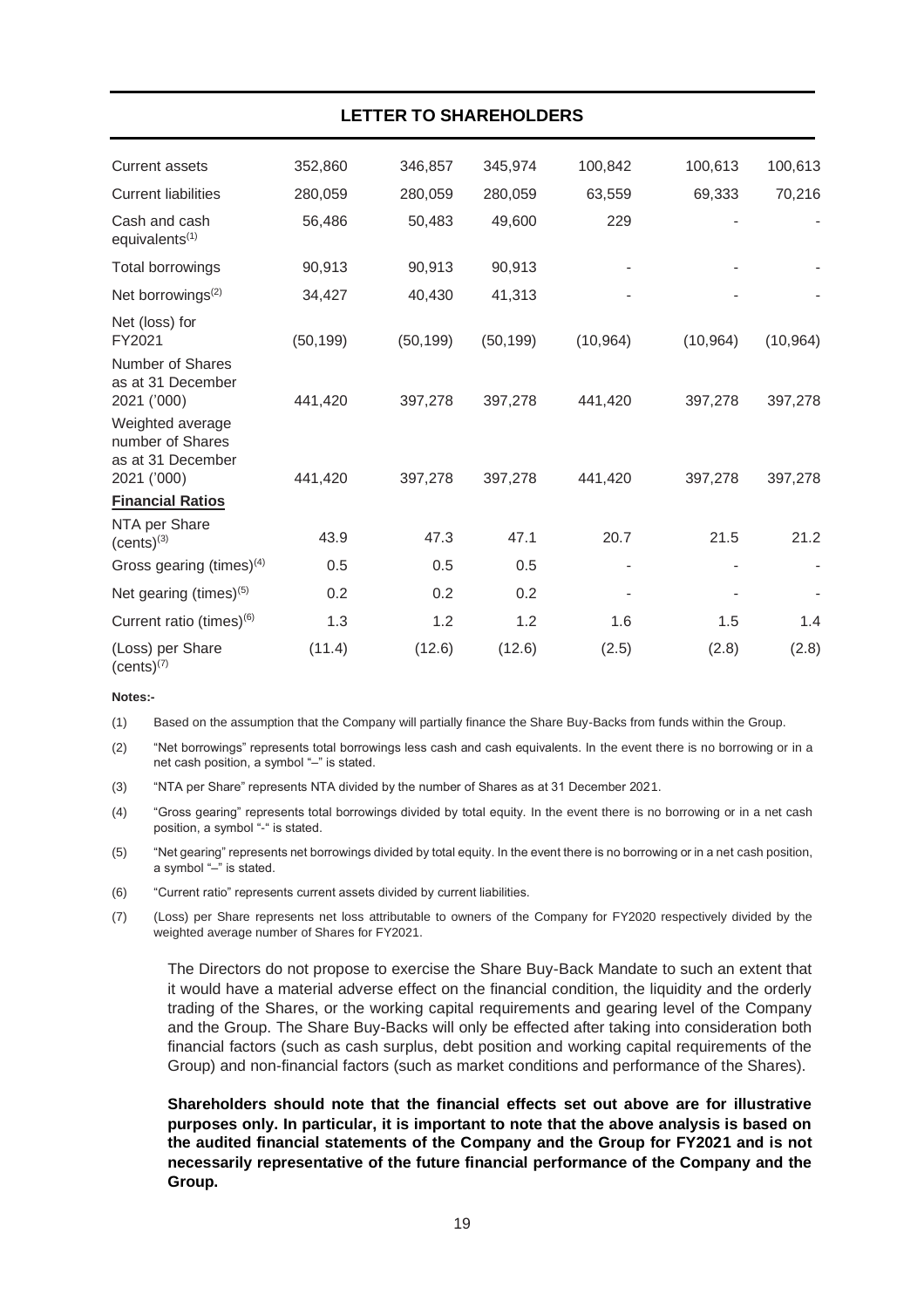**Although the Proposed Renewal of the Share Buy-Back Mandate would authorise the Company to purchase up to ten per cent. (10%) of the Company's issued Shares (excluding Treasury Shares and Subsidiary Holdings), the Company may not necessarily buy back or be able to buy back ten per cent. (10%) of the issued Shares in full. In addition, the Company may cancel all or part of the Share Buy-Backs or hold all or part of the Share Buy-Backs as Treasury Shares.**

#### **2.9 Listing Manual**

Under the Listing Manual, a listed company may only purchase shares by way of a market acquisition at a price which is not more than five per cent. (5%) above the average closing market price. The term "**average closing market price**" is defined as the average of the closing market prices of the shares over the last five (5) Market Days on which transactions in the shares were recorded, before the day on which purchases are made, and deemed to be adjusted for any corporate action that occurs during the relevant five (5)-day period and the day on which the purchases are made. The Maximum Price for a Share in relation to market purchases by the Company, referred to in Section 2.3.4 of this Appendix, conforms to this restriction.

Further, the Listing Manual specifies that a listed company shall report all purchases or acquisitions of its shares to the SGX-ST not later than 9.00 a.m., (a) in the case of an On-Market Share Buy-Back, on the Market Day following the day of its purchase or acquisition of any of its shares; and (b) in the case of an Off-Market Share Buy-Back, on the second Market Day after the close of acceptances of the offer. Such announcement should be made in compliance with Appendix 8.3.1 of the Listing Manual, which requires the inclusion of details such as the date of the purchases, the total number of Shares purchased, the number of Shares cancelled, the number of Shares held as Treasury Shares, the purchase price per Share or the highest and lowest prices paid for such Shares, and the total consideration (including stamp duties, clearing charges, etc.) paid or payable for the Shares, as applicable.

While the Listing Manual does not expressly prohibit any purchase of shares by a listed company during any particular time or times, because the listed company would be regarded as an "**insider**" in relation to any proposed purchase or acquisition of its issued shares, the Company will not undertake any purchase or acquisition of Shares pursuant to the Share Buy-Back Mandate at any time after a price sensitive development has occurred or has been the subject of a decision until the price sensitive information has been publicly announced. In particular, in compliance with Rule 1207(19)(c) of the Listing Manual, the Company will not purchase or acquire any Shares through Share Buy-Backs during the period commencing one (1) month immediately preceding the announcement of the Company's half year and full year financial statements (where the Company is not required to announce its quarterly financial statements).

Rule 723 of the Listing Manual requires a listed company to ensure that at least ten per cent. (10%) of any class of its listed securities are held by public shareholders.

**For illustrative purposes only**, as at the Latest Practicable Date, approximately 26.4% of the issued share capital of the Company (excluding Treasury Shares) are held by public Shareholders. Assuming that the Company undertakes Share Buy-Backs up to the maximum of ten per cent. (10%) pursuant to the Proposed Renewal of the Share Buy-Back Mandate, the percentage of Shares held by the public would be approximately 18.2%.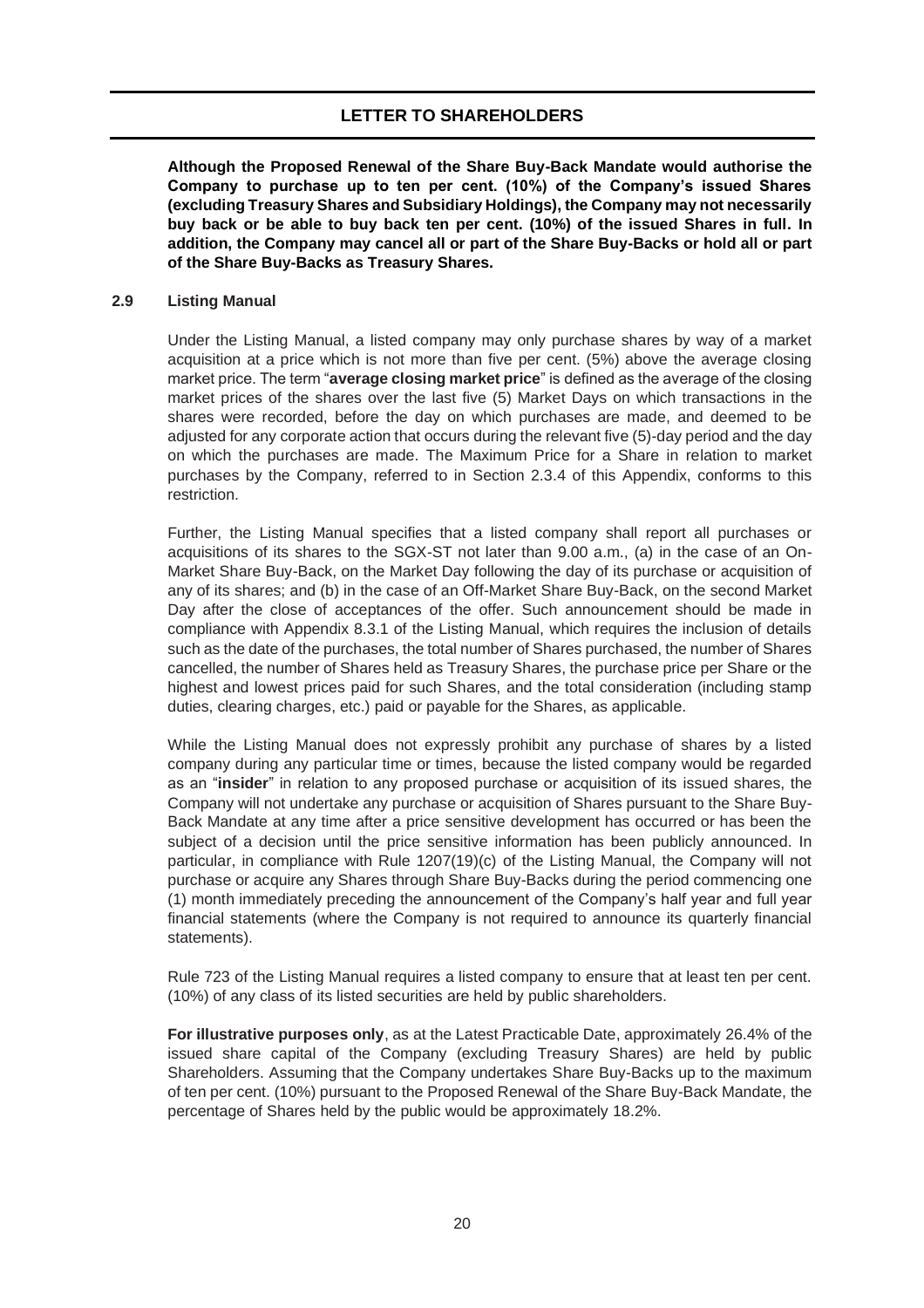Accordingly, the Company is of the view that there are sufficient Shares in issue held by public Shareholders which would permit the Company to undertake Share Buy-Backs up to the full ten per cent. (10%) limit pursuant to the Share Buy-Back Mandate without affecting the listing status of the Shares on the SGX-ST, and that the number of Shares remaining in the hands of the public will not fall to such a level as to cause market illiquidity or to affect orderly trading.

### **2.10 Tax implications**

Shareholders who are in doubt as to their respective tax positions or the tax implications of the Share Buy-Backs by the Company or who may be subject to tax whether in or outside of Singapore should consult their own professional advisers.

### **2.11 Take-over Code obligations arising from Share Buy-Backs**

Appendix 2 of the Take-over Code contains the Share Buy-Back Guidance Note applicable as at the Latest Practicable Date. The take-over implications arising from any purchase or acquisition by the Company of its Shares are set out below:-

### 2.11.1 Obligation to make a take-over offer

If, as a result of Share Buy-Backs, a Shareholder's proportionate interest in the voting capital of the Company increases, such an increase will be treated as an acquisition for the purposes of Rule 14 of the Take-over Code. If such an increase results in the change of effective control, or, as a result of such increase, a Shareholder or group of Shareholders acting in concert obtains or consolidates effective control of the Company, such Shareholder or group of Shareholders acting in concert could become obliged to make a take-over offer for the Company under Rule 14 of the Take-over Code.

### 2.11.2 Persons acting in concert

Under the Take-over Code, persons acting in concert comprise individuals or companies who, pursuant to an agreement or understanding (whether formal or informal), co-operate, through the acquisition by any of them of shares in a company, to obtain or consolidate effective control of that company.

Unless the contrary is established, the following persons will, inter alia, be presumed to be acting in concert:-

- (a) a company with any of its directors (together with their close relatives, related trusts as well as companies controlled by any of the directors, their close relatives and related trusts);
- (b) a company with its parent company, subsidiaries, its fellow subsidiaries, any associated companies of the aforementioned companies, any company whose associated companies include any of the foregoing companies, and any person who has provided financial assistance (other than a bank in the ordinary course of business) to any of the foregoing companies for the purchase of voting rights. For this purpose, a company is an associated company of another company if the second company owns or controls at least twenty per cent. (20%) but not more than fifty per cent. (50%) of the voting rights of the first-mentioned company;
- (c) a company with any of its pension funds and employee share schemes;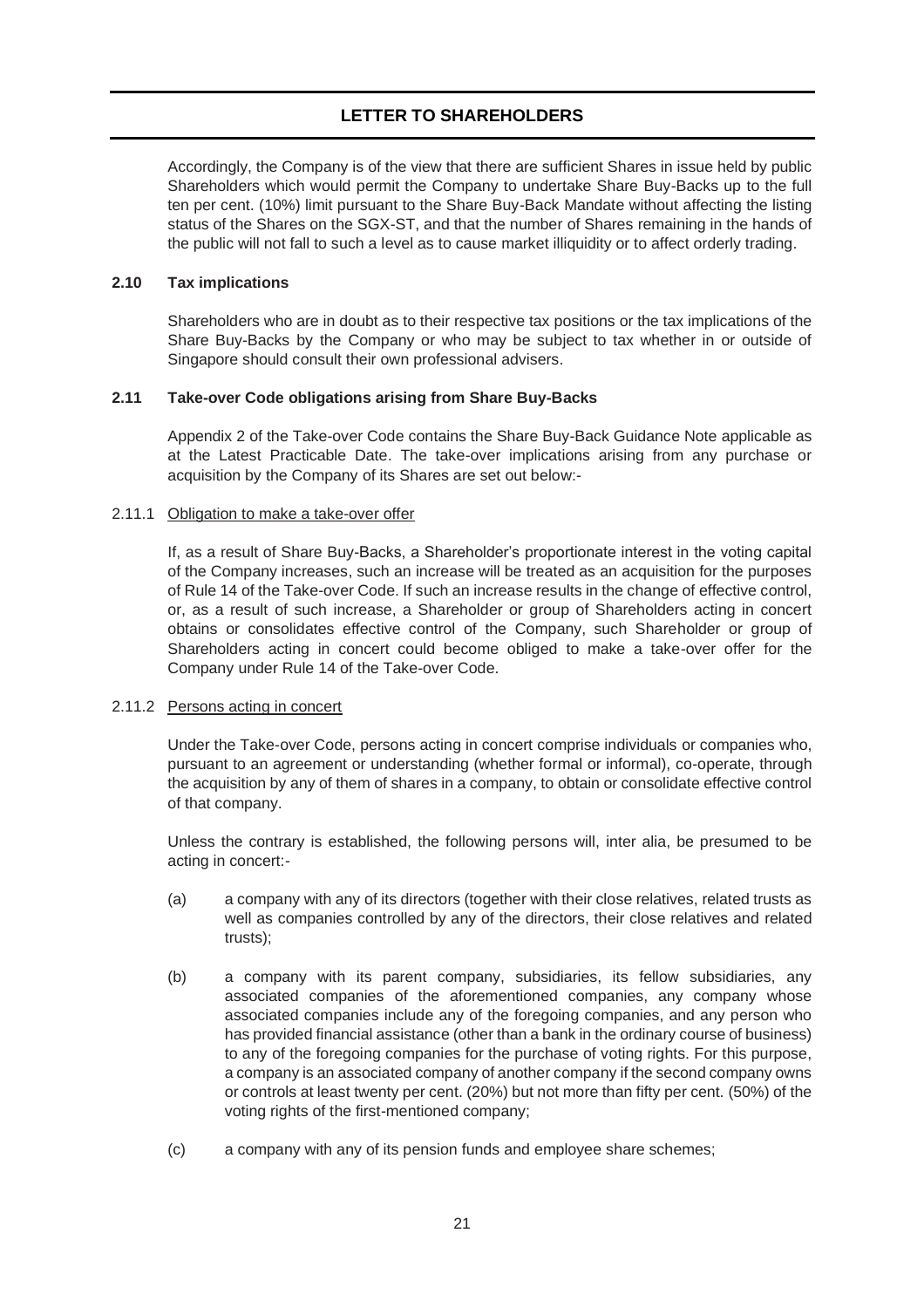- (d) a person with any investment company, unit trust or other fund whose investment such person manages on a discretionary basis, but only in respect of the investment account which such person manages;
- (e) a financial or other professional adviser, including a stockbroker, with its client in respect of the shareholdings of the adviser and the persons controlling, controlled by or under the same control as the adviser and all the funds which the adviser manages on a discretionary basis, where the shareholdings of the adviser and any of those funds in the client total 10% or more of the client's equity share capital;
- (f) directors of a company, together with their close relatives, related trusts and companies controlled by any of such directors, their close relatives and related trusts, which is subject to an offer or where the directors have reason to believe a bona fide offer for their company may be imminent;
- (g) partners; and
- (h) an individual, his close relatives, his related trusts, any person who is accustomed to act according to his instructions, companies controlled by any of the aforementioned, and any person who has provided financial assistance (other than a bank in the ordinary course of business) to any of the foregoing persons for the purchase of voting rights.

The circumstances under which Shareholders (including Directors) and persons acting in concert with them, respectively, will incur an obligation to make a take-over offer under Rule 14 of the Take-over Code after a Share Buy-Back by the Company are set out in Appendix 2 of the Take-over Code.

### 2.11.3 Effect of Rule 14 and Appendix 2 of the Take-over Code

Under Appendix 2 of the Take-over Code, a Shareholder not acting in concert with the Directors will not be required to make a take-over offer under Rule 14 of the Take-over Code if, as a result of the Company purchasing or acquiring its Shares, the voting rights of such Shareholder in the Company would increase to thirty per cent. (30%) or more, or, if such Shareholder holds between thirty per cent. (30%) and fifty per cent. (50%) of the Company's voting rights, the voting rights of such Shareholder would increase by more than one per cent. (1%) in any period of six (6) months. Such Shareholder need not abstain from voting in respect of the resolution authorising the Proposed Renewal of the Share Buy-Back Mandate, unless so required under the Companies Act, e.g. for a shareholder whose shares are to be bought via a selective share buy-back by an unlisted public company.

With regard to Directors and persons acting in concert with them, if, as a result of the Company purchasing or acquiring its Shares, the voting rights of such Directors and their concert parties would increase to thirty per cent. (30%) or more, or if the voting rights of such Directors and their concert parties fall between thirty per cent. (30%) and fifty per cent. (50%) of the Company's voting rights, the voting rights of such Directors and their concert parties would increase by more than one per cent. (1%) in any period of six (6) months, such Directors and persons acting in concert with them will be exempted from the requirement to make a take-over offer under Rule 14 of the Take-over Code, subject to the following conditions:-

(a) this Appendix to contain advice to the effect that by voting for the Proposed Renewal of the Share Buy-Back Mandate, Shareholders are waiving their right to a general offer at the required price from Directors and parties acting in concert with them who, as a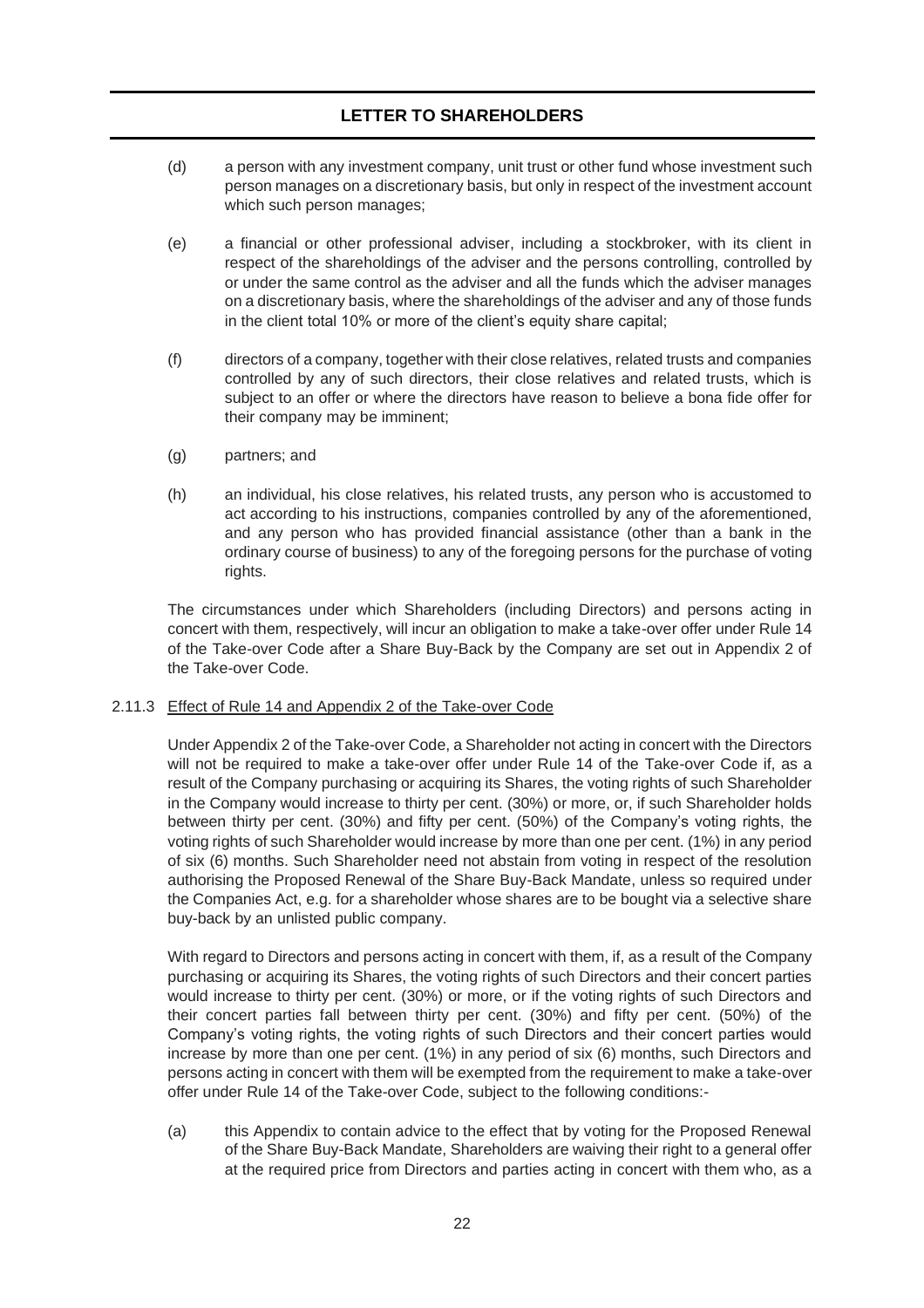result of the Company buying back its Shares, would increase their voting rights to thirty per cent. (30%) or more, or, if they together hold between thirty per cent. (30%) and fifty per cent. (50%) of the Company's voting rights, would increase their voting rights by more than one per cent. (1%) in any period of six (6) months; and the names of such Directors and persons acting in concert with them, their voting rights at the time of the resolution and after the proposed Share Buy-Back to be disclosed in this same Appendix;

- (b) the resolution to authorise the Proposed Renewal of the Share Buy-Back Mandate to be approved by a majority of those Shareholders present and voting at the meeting on a poll who could not become obliged to make an offer as a result of the Proposed Renewal of the Share Buy-Back Mandate;
- (c) Directors and/or persons acting in concert with them to abstain from voting for and/or recommending Shareholders to vote in favour of the resolution to authorise the Proposed Renewal of the Share Buy-Back Mandate;
- (d) within seven (7) days after the passing of the resolution to authorise the Proposed Renewal of the Share Buy-Back Mandate, each of the Directors to submit to the Council a duly signed form as prescribed by the Council;
- (e) Directors and/or persons acting in concert with them not to have acquired and not to acquire any Shares between the date on which they know that the announcement of the Share Buy-Back proposal is imminent and the earlier of:-
	- the date on which the authority of the Share Buy-Back Mandate expires; and
	- the date on which the Company announces it has bought back such number of Shares as authorised by Shareholders at the latest general meeting or it has decided to cease buying back its Shares, as the case may be,

if such acquisitions, taken together with the Share Buy-Back, would cause their aggregate voting rights to increase to thirty per cent. (30%) or more; and

- (f) Directors and/or persons acting in concert with them, together holding between thirty per cent. (30%) and fifty per cent. (50%) of the Company's voting rights, not to have acquired and not to acquire any Shares between the date on which they know that the announcement of the Share Buy-Back proposal is imminent and the earlier of:
	- the date on which the authority of the Share Buy-Back Mandate expires; and
	- the date on which the Company announces it has bought back such number of Shares as authorised by Shareholders at the latest general meeting or it has decided to cease buying back its Shares, as the case may be,

if such acquisitions, taken together with the Share Buy-Back, would cause their aggregate voting rights to increase by more than one per cent. (1%) in the preceding six (6) months.

It follows that where the aggregate voting rights held by a Director and persons acting in concert with him increase by more than one per cent. (1%) solely as a result of the Share Buy-Back and none of them has acquired any Shares during the relevant period defined above, then such Director and/or persons acting in concert with him would be eligible for Council's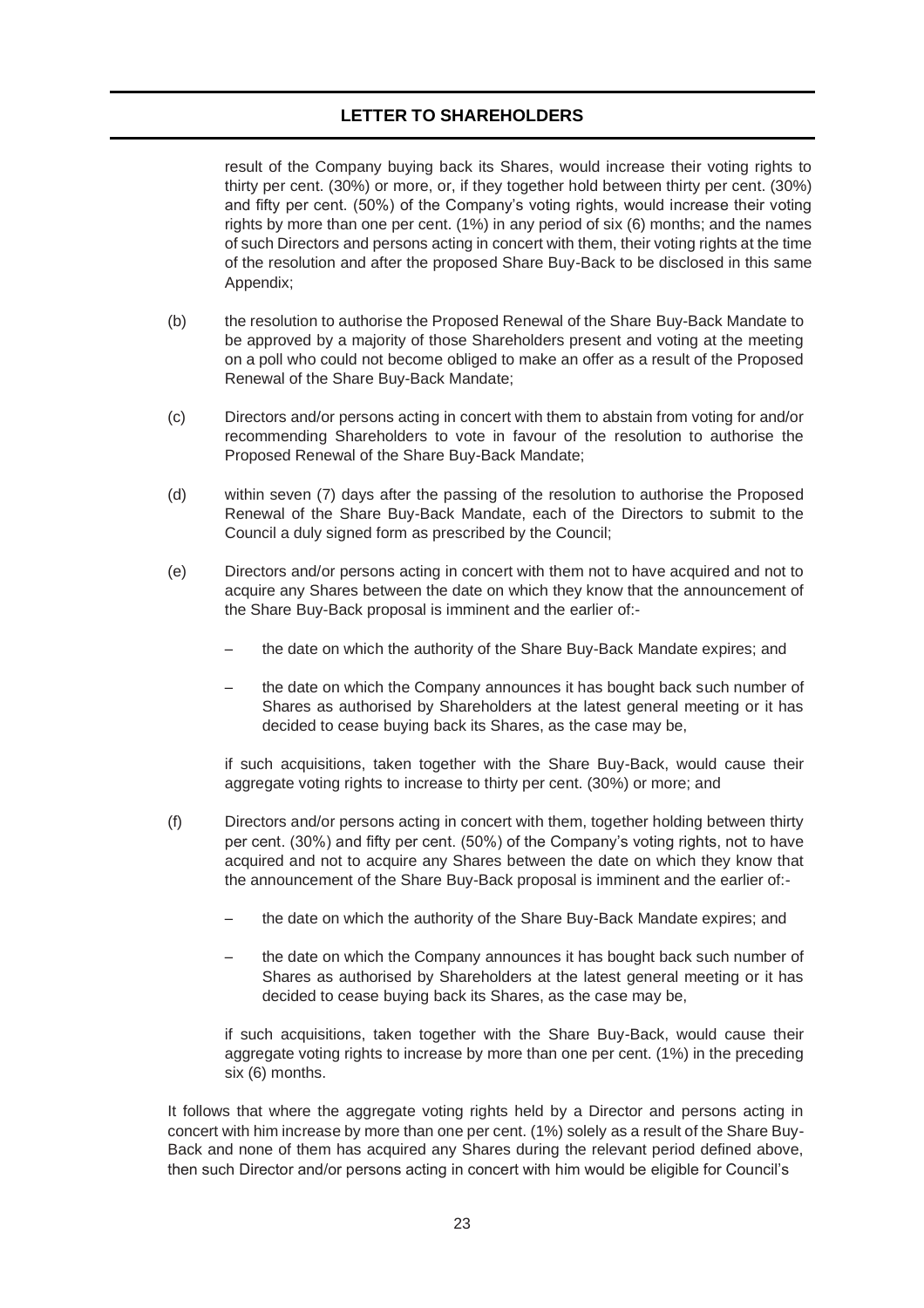exemption from the requirement to make a general offer under Rule 14, or where such exemption had been granted, would continue to enjoy the exemption.

Shareholders (including Directors) and their concert parties who hold more than fifty per cent. (50%) of the Company's voting rights are under no obligation to make a take-over offer if the voting rights of such Shareholders and their concert parties were to increase as a result of the Company purchasing or acquiring Shares.

If the Company decides to cease the Share Buy-Backs before it has purchased in full such number of Shares authorised by its Shareholders at the latest AGM, the Company will promptly inform its Shareholders of such cessation. This will assist Shareholders to determine if they can buy any more Shares without incurring an obligation under Rule 14 of the Takeover Code.

#### 2.11.4 Application of the Take-over Code

The shareholdings of the Substantial Shareholders as at the Latest Practicable Date and after the purchase by the Company (other than from the Substantial Shareholders) of the maximum of ten per cent. (10%) of the issued share capital of the Company (excluding Treasury Shares and Subsidiary Holdings) pursuant to the Share Buy-Back Mandate as the case may be, are as follows:-

|                                                   |                                  | <b>Before Share Buy-Backs</b> | <b>After Share Buy-Backs</b>     |                         |             |      |
|---------------------------------------------------|----------------------------------|-------------------------------|----------------------------------|-------------------------|-------------|------|
|                                                   |                                  | <b>Number of Shares</b>       |                                  | <b>Number of Shares</b> |             |      |
| <b>Substantial</b><br><b>Shareholders</b>         | <b>Direct</b><br><b>Interest</b> | <b>Deemed Interest</b>        | <b>Direct</b><br><b>Interest</b> | Deemed Interest         | $O_{10}(2)$ |      |
| Estate of Pek                                     |                                  |                               |                                  |                         |             |      |
| Ah Tuan $(3)$                                     | 3,604,920                        | 32,261,520                    | 8.1                              | 3,604,920               | 32,261,520  | 9.0  |
| Lee It Hoe <sup>(4)</sup>                         |                                  | 286,275,330                   | 64.9                             |                         | 286,275,330 | 72.1 |
| <b>Tiong Seng</b><br>Shareholdings <sup>(5)</sup> | 271,197,960                      | $\overline{\phantom{a}}$      | 61.4                             | 271,197,960             | ٠           | 68.3 |
| PTC <sup>(6)</sup>                                | 32,261,520                       | 271,197,960                   | 68.7                             | 32,261,520              | 271,197,960 | 76.4 |

**Notes:-**

- (1) The percentage shareholding is based on the total issued share capital of the Company of 441,419,549 Shares (excluding Treasury Shares and no Subsidiary Holdings), as at the Latest Practicable Date.
- (2) The percentage shareholding is based on the total issued share capital of the Company of 397,277,595 Shares after purchase by the Company (other than from the Substantial Shareholders) of the maximum of ten per cent. (10%) of the issued share capital of the Company (excluding Treasury Shares and Subsidiary Holdings) pursuant to the Share Buy-Back Mandate.
- (3) The estate of Pek Ah Tuan, together with the associates of the late Pek Ah Tuan, collectively hold approximately 33.6% of the shares in PTC and is therefore deemed interested in the Shares held by PTC pursuant to Section 7 of the Companies Act and Section 4 of the SFA.
- (4) Lee It Hoe is deemed interested in the Shares held by his associate, namely, his brother, Lee Yew Sim (762,630 Shares). Lee It Hoe is also deemed interested in the Shares held by him on trust for the estate of his mother, Lim Kim Eng (1,582,350 Shares), and the 12,732,390 Shares held by Wan Seng Enterprises (Private) Limited ("**Wan Seng**") as Wan Seng's shareholders are accustomed or under an obligation, whether formal or informal, to act in accordance with his directions, instructions and wishes in relation to their shares in Wan Seng. In addition, Lee It Hoe is deemed interested in the Shares held by Tiong Seng Shareholdings Pte. Ltd. ("**TSS**") as his associates are collectively entitled to exercise control of approximately 22.7% of the shares in TSS.
- (5) 45,800,000 out of 271,197,960 Shares of TSS are registered in the name of Maybank Nominees (Singapore) Private Limited.
- (6) PTC holds approximately 47.8% of the shares in TSS and is therefore deemed interested in the Shares held by TSS pursuant to Section 7 of the Companies Act and Section 4 of the SFA.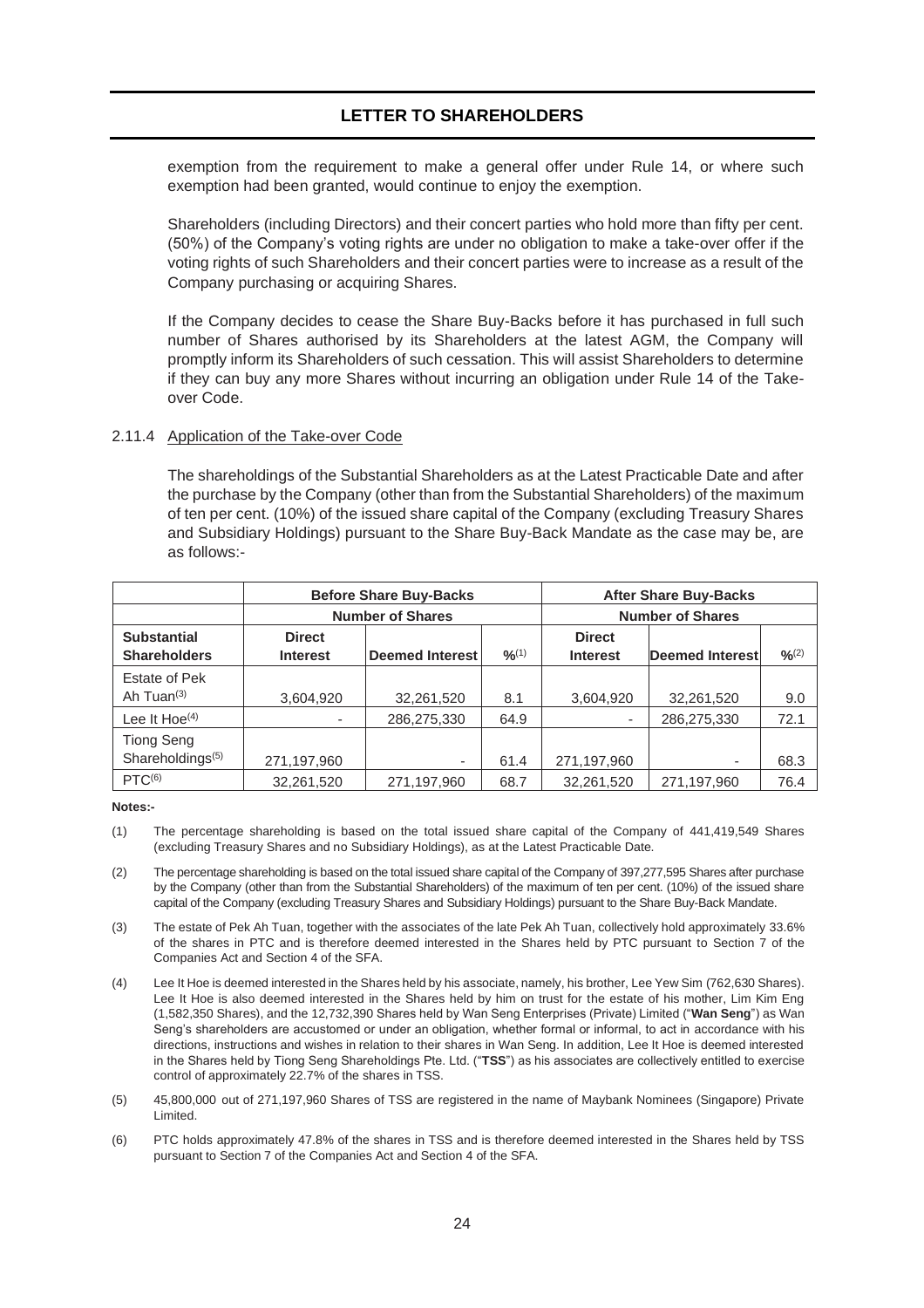Based on the above shareholdings of the Substantial Shareholders of the Company as recorded in the Register of Substantial Shareholders as at the Latest Practicable Date, in the event the Company undertakes Share Buy-Backs of up to ten per cent. (10%) of the issued Shares of the Company (excluding Treasury Shares and Subsidiary Holdings) as permitted under the Share Buy-Back Mandate, the shareholdings and voting rights of the estate of Pek Ah Tuan, and its concert party, Pek Lian Guan, will remain below thirty per cent. (30%), while Lee It Hoe, TSS and PTC will each hold more than fifty per cent. (50%) of the issued share capital of the Company. Accordingly, none of the Substantial Shareholders of the Company would become obliged to make a take-over offer for the Company under Rule 14 of the Takeover Code.

**Shareholders who are in any doubt as to whether they would incur any obligations to make a take-over offer as a result of any Share Buy-Back pursuant to the Share Buy-Back Mandate are advised to consult their professional advisers and/or the Securities Industry Council of Singapore and/or the relevant authorities at the earliest opportunity before they acquire any Shares during the period when the Share Buy-Back Mandate is in force.**

### **2.12 Details of Share Buy-Backs pursuant to the Share Buy-Back Mandate**

The Company has not purchased any Shares during the last twelve (12) months immediately preceding and up to the Latest Practicable Date.

### **2.13 Reporting requirements**

Within thirty (30) days of the passing of a Shareholders' resolution to approve or renew the Share Buy-Back Mandate, the Company shall lodge a copy of such resolution with ACRA. The Company shall also lodge a notice with ACRA within thirty (30) days of a Share Buy-Back. Such notification is to include details such as the date of the Share Buy-Back; the number of Shares purchased or acquired by the Company; the number of Shares cancelled; the number of Shares held as Treasury Shares; the Company's issued share capital before and after the Share Buy-Back; the amount of consideration paid by the Company for the Share Buy-Back; whether the Shares were purchased out of profits or the capital of the Company; and any such other particulars that may be prescribed.

#### **2.14 Limits on shareholdings**

The Company does not have any limits on the shareholdings of the Shareholders.

### <span id="page-24-0"></span>**3. THE PROPOSED RENEWAL OF THE INTERESTED PERSON TRANSACTIONS MANDATE**

#### **3.1 The IPT Mandate**

The Company had, at its AGM held on 22 April 2021, sought and obtained the approval of Shareholders for a general mandate to enable the Company, its Subsidiaries and Associated Companies, or any of them, to enter into certain types of recurrent transactions of a revenue or trading nature or those necessary for its day-to-day operations with the specified classes of persons who are considered to be interested persons for the purposes of Chapter 9 of the Listing Manual (the "**IPT Mandate**"). The IPT Mandate is subject to annual renewal.

Accordingly, it is proposed that the IPT Mandate be tabled to Shareholders for approval at the 2022 AGM for the renewal of the IPT Mandate.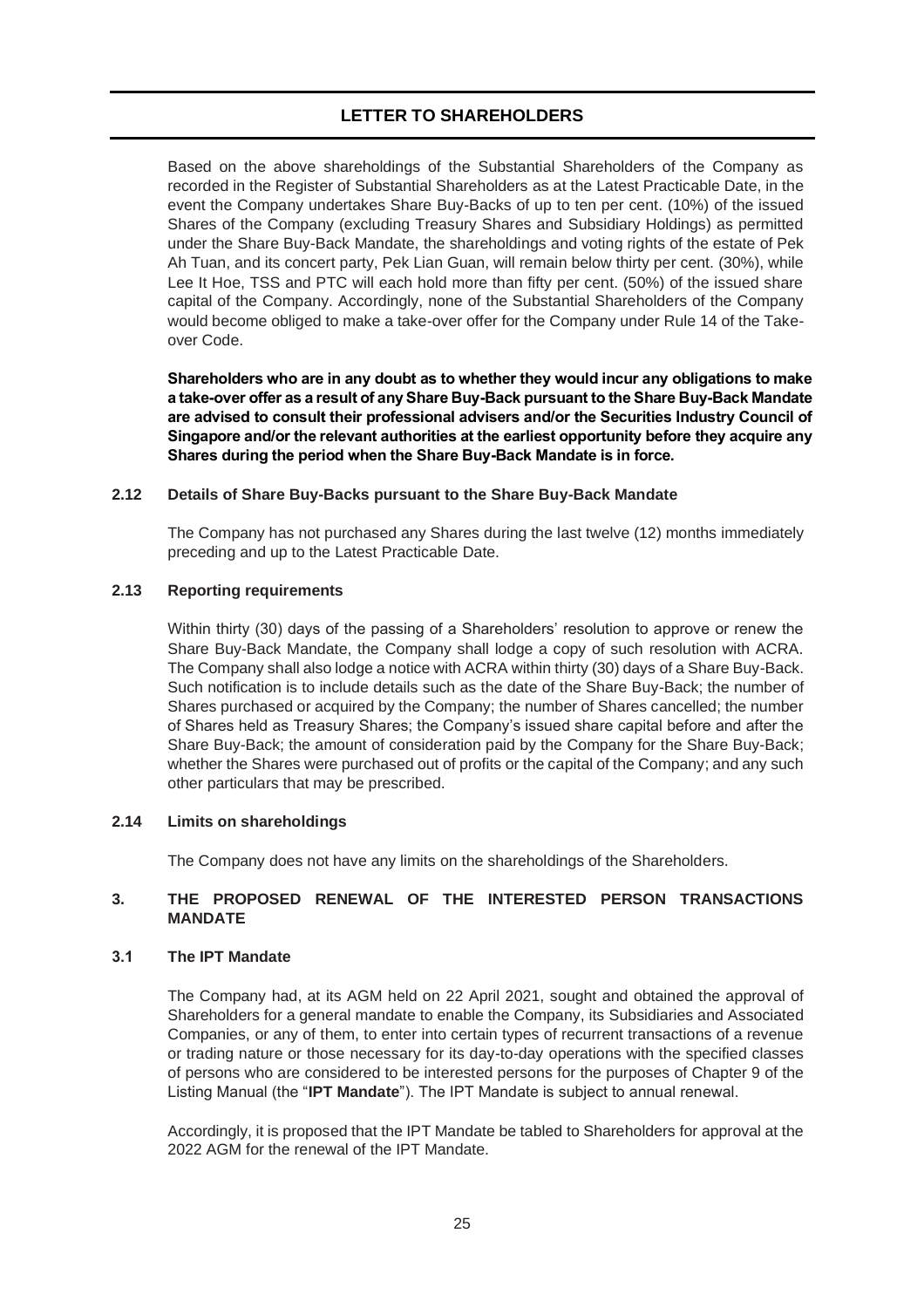### **3.2 Requirements of Chapter 9 of the Listing Manual**

Under Chapter 9 of the Listing Manual, where an Entity at Risk proposes to enter into a transaction with interested persons of the issuer, shareholders' approval and/or an immediate announcement is required in respect of that transaction if its value is equal to or exceeds certain financial thresholds.

Pursuant to Rule 906 of the Listing Manual, shareholders' approval (in addition to an immediate announcement) is required where:-

- (a) the value of such transaction is equal to or exceeds five per cent. (5%) of the group's latest audited NTA; or
- (b) the value of such transaction with interested persons when aggregated with the values of other transactions previously entered into with the same interested person in the same financial year, equals to or exceeds five per cent. (5%) of the group's latest audited NTA, such aggregation need not include any transaction that has been approved by shareholders previously or is the subject of aggregation with another transaction that has been previously approved by shareholders.

Interested person transactions below S\$100,000 each are to be excluded. However, while transactions below S\$100,000 are not normally aggregated under Rule 906(2) of the Listing Manual, the SGX-ST may aggregate any such transaction entered into during the same Financial Year and treat them as if they were one transaction in accordance with Rule 902 of the Listing Manual.

If the group's latest audited net tangible assets is negative, the issuer should consult the SGX-ST on the appropriate benchmark to calculate the relevant threshold in Rule 906(1) of the Listing Manual, which may be based on its market capitalisation.

Pursuant to Rule 909 of the Listing Manual, the value of a transaction is the amount at risk to the issuer. This is illustrated by the following examples:-

- (a) in the case of a partly-owned subsidiary or associated company, the value of the transaction is the issuer's effective interest in that transaction;
- (b) in the case of a joint venture, the value of the transaction includes the equity participation, shareholders' loans and guarantees given by the Entity at Risk;
- (c) in the case of borrowing of funds from an interested person, the value of the transaction is the interest payable on the borrowing. In the case of lending of funds to an interested person, the value of the transaction is the interest payable on the loan and the value of the loan; and
- (d) in the case that the market value or book value of the asset to be disposed of is higher than the consideration from an interested person, the value of the transaction is the higher of the market value or book value of the asset.

Rule 920 of the Listing Manual allows a listed company to seek a general mandate from its shareholders for recurrent transactions with interested persons where such transactions are of a revenue or trading nature or those necessary for its day-to-day operations such as the purchase and sale of supplies and materials, but not in respect of the purchase or sale of assets, undertakings or businesses. A general mandate granted by shareholders is subject to annual renewal.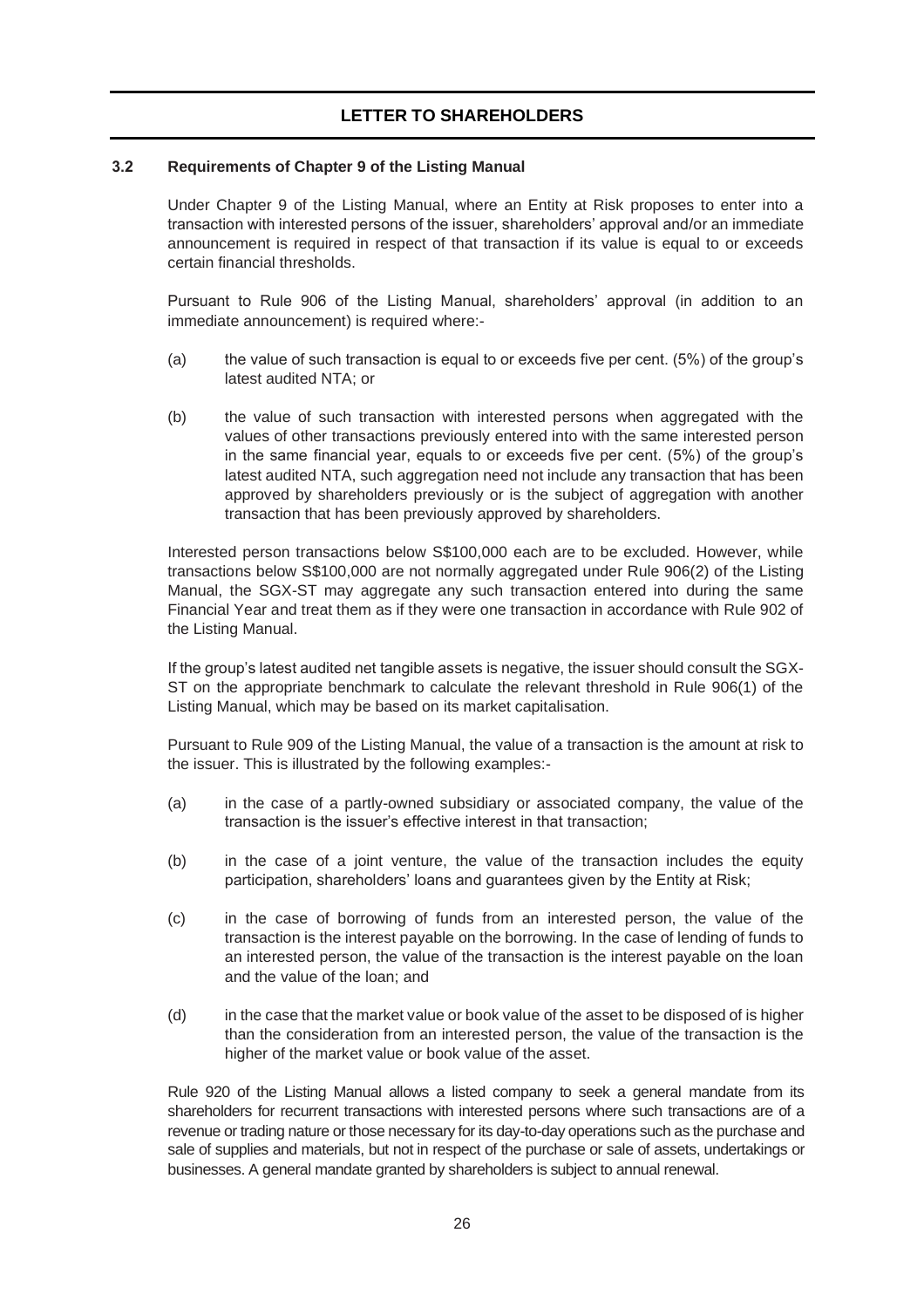## **3.3 Existing IPT Mandate**

Pursuant to the IPT Mandate, the Group was approved to enter into interested person transactions ("**IPTs**") with PTC and its subsidiaries, namely, Peck Tiong Choon Transport Pte. Ltd., Peck Tiong Choon Logistics Pte. Ltd., Peck Tiong Choon Leasing Pte. Ltd. and Solid Resources (S) Holding Pte. Ltd. (the "**PTC Group**") (together, the "**Interested Persons**") that relate to the lease of transportation vehicles (including, but not limited to, low bed trailers, flat bed trailers, lorry cranes, lorries, hydraulic truck cranes, heavy duty hydraulic truck cranes and excavators) and cranage services provided by the PTC Group to the Group. The renewed IPT Mandate will continue to apply to the above.

### **3.4 Rationale and benefit to Shareholders**

- 3.4.1 It is envisaged that the Group, in the ordinary course of business, will continue to have transactions with the PTC Group from time to time. Such transactions would include, but are not limited to, the leasing of transportation services and cranage services.
- 3.4.2 The rationale and benefit to the Group for transacting with the PTC Group are that transactions with the PTC Group provide the Group with priority for services and an assurance of a higher quality of such services, including, but not limited to the following:-
	- (a) the PTC Group is willing to continue providing transportation services even after the agreed cut-off time or time limit has passed;
	- (b) the PTC Group gives the Group the priority to choose the operators which the Group prefers; and
	- (c) where demand is greater than supply, the PTC Group will give priority to the Group's needs and outsource or turn down similar offers from other potential customers in favour of transacting with the Group.
- 3.4.3 In view of the time-sensitive and recurrent nature of commercial transactions, the renewal of the IPT Mandate will enable:-
	- (a) the Company;
	- (b) Subsidiaries of the Company (excluding other Subsidiaries listed on the SGX-ST or an approved exchange); and
	- (c) Associated Companies of the Company (other than an Associated Company that is listed on the SGX-ST or an approved exchange) over which the Company, or the Company and its interested person(s), has or have control,

or any of them, in the ordinary course of their businesses, to enter into the categories of transactions set out in Section 3.3 of this Appendix, with the specified classes of the Company's Interested Persons as set out in Section 3.3 of this Appendix, without being separately subject to Rule 905 and Rule 906 of the Listing Manual, provided such IPTs are made on normal commercial terms and are not prejudicial to the interests of the Company and its minority Shareholders.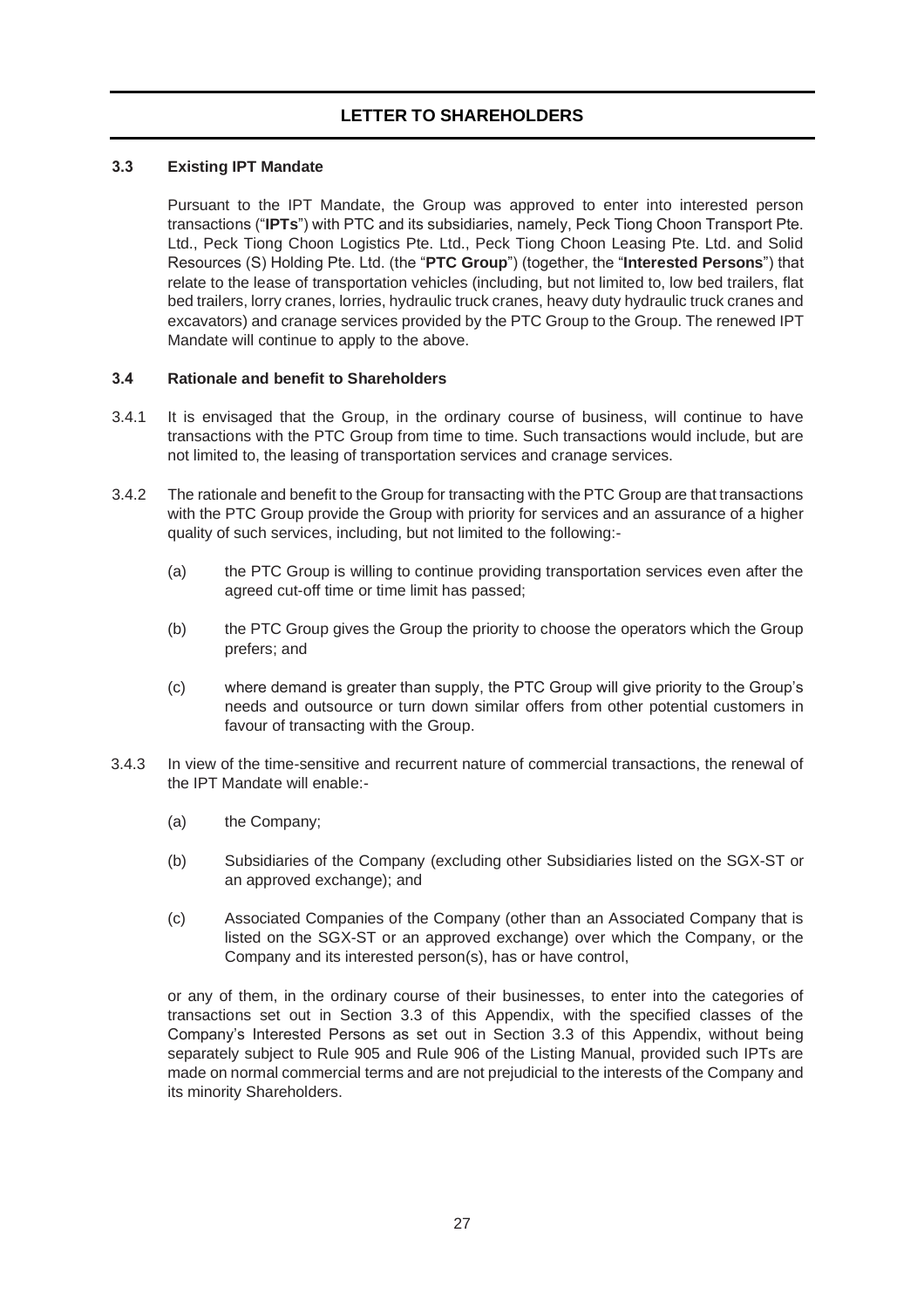3.4.4 The Proposed Renewal of the IPT Mandate will enhance the ability of the Group to pursue business opportunities which are time-sensitive in nature by eliminating the need for the Company to announce, or to announce and convene separate general meetings, on each occasion to seek Shareholders' prior approval for entry by the relevant company in the Group into such transactions. This will substantially reduce the expenses associated with the convening of general meetings on an ad hoc basis, improve administrative efficacy considerably, and allow manpower resources and time to be channelled towards attaining corporate objectives.

### **3.5 Review procedures under the IPT Mandate**

3.5.1 The Group has in place review procedures to ensure that all IPTs under the IPT Mandate are conducted on an arm's length basis and on normal commercial terms. Such review procedures are further described in this section.

Comparison with third party quotations

- 3.5.2 The financial department of the Group, responsible for the financial oversight of the Group, and which for the purposes of the IPT Mandate, shall refer to parties who are independent of the Interested Persons (the "**Group Finance Team**"), will review quotations of the unit rates from the Interested Persons for the services offered by the Interested Persons, and at least two (2) other comparative offers from third parties, contemporaneous in time. If it is not practical to obtain comparative offers from third parties, the Group Finance Team will review at least two (2) comparative offers made by the Interested Persons to third parties. These quotations will be updated on a half-yearly basis, or whenever unit rates are revised, and approved by the chief financial officer of the Company (the "**Chief Financial Officer**"). In deciding whether to enter into transactions with the Interested Persons based on these quotations, the guidelines described below in Sections 3.5.3 to 3.5.6 will be adhered to.
- 3.5.3 A project director independent of the Interested Persons assigned to a particular construction project of the Group (the "**Project Director**") is responsible for entering into transactions with the Interested Persons in relation to a particular project. As the Project Director is responsible for the profits and costs of the respective project, the Project Director shall have no interest in entering into transactions with the Interested Persons that are less favourable than the terms offered by third parties.
- 3.5.4 When purchasing from or procuring services from the Interested Persons, the Project Director will take into account the prices and terms of comparative offers that are reviewed in accordance with Section 3.5.2 of this Appendix. The purchase price or procurement price, as the case may be, shall not be higher than the most competitive price or procurement price of the comparative offers.
- 3.5.5 In determining the most competitive purchase price or procurement price, as the case may be, the Project Director will take into consideration the nature of the project, the cost, experience and expertise of the supplier. This will allow for variation from prices and terms of the comparative offers so long as the volume of trade, differences in service, reliability or other relevant factors justify the variation and so long as the contemporaneous comparative offer incorporates modifications that account for the volatility of the market for the goods and services in question.
- 3.5.6 In the event that it is not possible to obtain comparative offers in the manner described in Section 3.5.2 of this Appendix, prior approval for the transaction shall be obtained from the Chief Financial Officer. The Chief Financial Officer will consider whether the price to be paid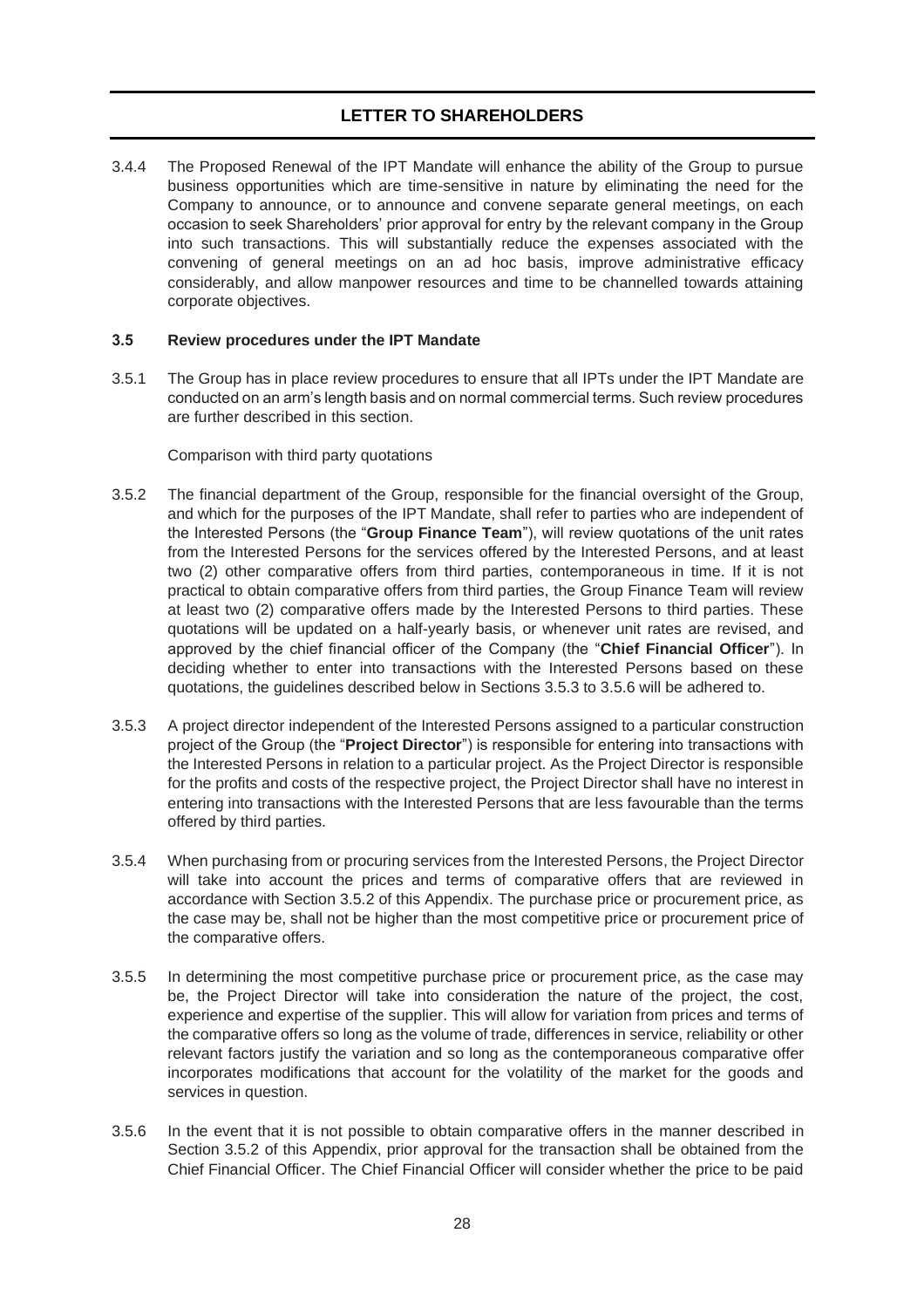is fair and reasonable, and consistent with the Group's usual business practice, taking into consideration, *inter alia*, the following factors: the nature of the project, quality of service and equipment, experience and expertise of the supplier, availability of the transportation services required by the Group, minimum hire duration, transportation services duration and operator selection for the transport services.

Approval by Directors and the Audit Committee

- 3.5.7 All IPTs above S\$100,000 are to be approved by a Director who shall not be an Interested Person in respect of the particular transaction. Any contract to be made with the Interested Person shall not be approved unless the pricing is determined in accordance with the Group's usual business practices and policies, consistent with the usual margin given or price received by the Group for the same or substantially similar type of transactions between the Group and unrelated parties and the terms are no more favourable to the Interested Person than those extended to or received from unrelated parties.
- 3.5.8 In addition, approval of the Audit Committee must be obtained prior to the entry into any IPT under the IPT Mandate where the aggregate value of IPTs entered into between the Group and the Interested Persons under the IPT Mandate will exceed or has exceeded three per cent. (3%) of the latest audited consolidated Group NTA.
- 3.5.9 For the purposes of Sections 3.5.7 and 3.5.8 of this Appendix, approval will generally only be given if the terms of the transaction are no less favourable to the Group than the terms offered by unrelated third parties or in accordance with the usual business practices and pricing policies or industry norms (as the case may be). All relevant non-quantitative factors including, but not limited to the nature of the project, quality of service and equipment, experience and expertise of the supplier, availability of the transportation services required by the Group, minimum hire duration, transportation services duration and operator selection for the transportation services will also be taken into account. Such review includes the examination of the transaction and its supporting documents or such other data deemed necessary by the Director or the Audit Committee. The Company will prepare the relevant information to assist the Director or the Audit Committee in its review. The Director or the Audit Committee shall, when it deems fit, have the right to require the appointment of independent advisers and/or valuers to provide additional information or review of controls and its implementation pertaining to the transactions under review.

#### Periodic review procedures

- 3.5.10 The Group Finance Team will maintain a register of transactions carried out with the Interested Persons pursuant to the IPT Mandate (recording the basis, including the quotations obtained to support such basis, on which they were entered into) (the "**IPT Register**"). For the avoidance of doubt, the IPT Register referred to in this Appendix will not record any other IPTs not within the scope of the IPT Mandate, however, the Company will continue to keep separate records of such IPTs as it had been doing prior to seeking the IPT Mandate. Any discrepancies or significant variances (as determined by the Audit Committee) from the Group's usual business practices and pricing policies will be highlighted to the Audit Committee.
- 3.5.11 The Group Finance Team shall periodically review the IPT Register. In addition, the Audit Committee shall, at least on a quarterly basis, periodically review the IPT Register to ensure that the transactions are carried out on normal commercial terms and in accordance with the guidelines and review procedures under the IPT Mandate.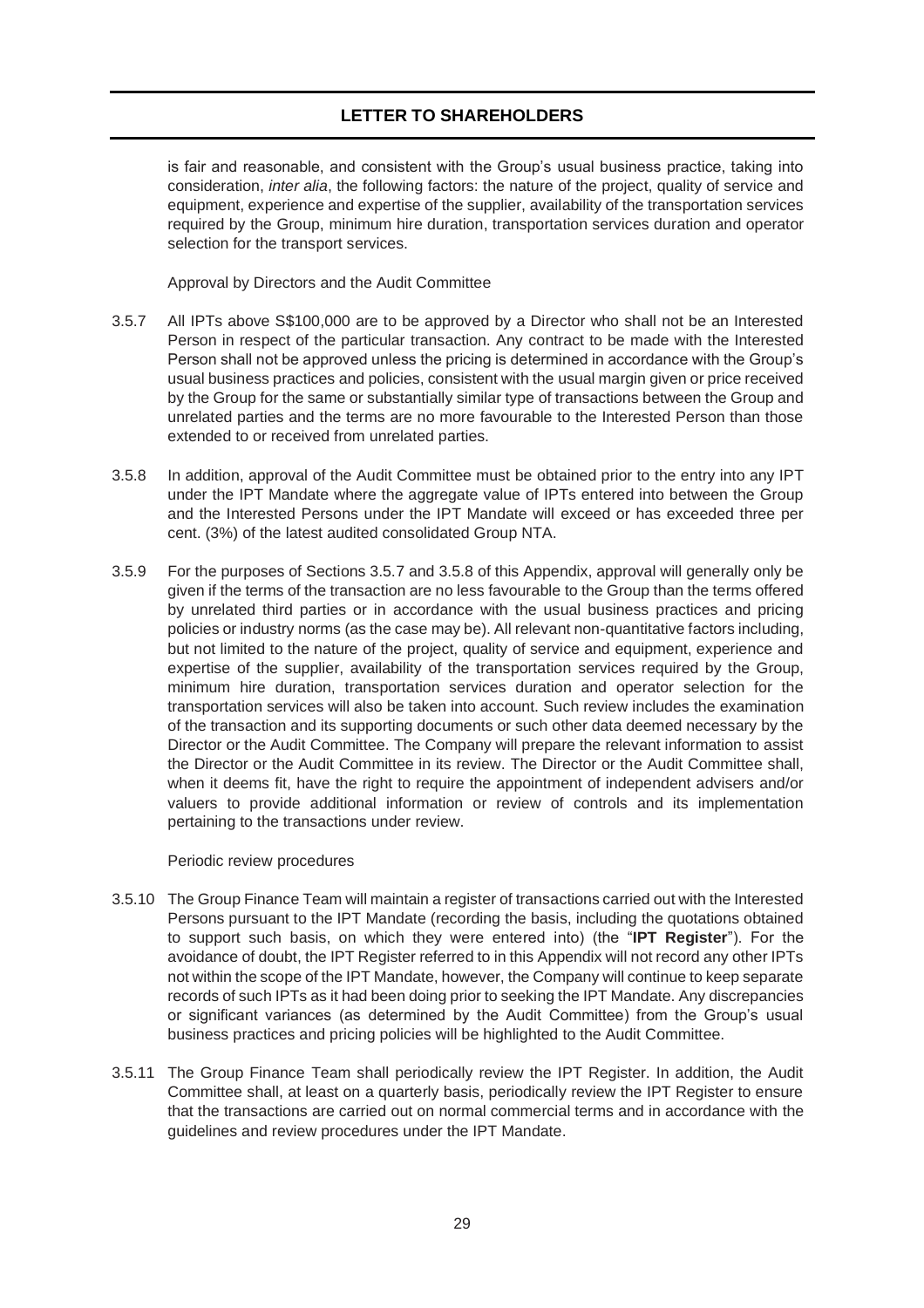3.5.12 The Company's annual internal audit plan shall incorporate a review of all IPTs, including the established review procedures for monitoring of such IPTs, entered into during the current Financial Year pursuant to the IPT Mandate. The Group's internal auditor shall, on a yearly basis, subject to adjustment in frequency, and depending on factors such as, inter alia, substantial increment of aggregate transactional value, report to the Audit Committee on all IPTs and the basis of such transactions, entered into with the Interested Persons during the preceding period.

Other review procedures

- 3.5.13 The Audit Committee has the overall responsibility for determining the review procedures, with the authority to delegate to individuals within the Company as it deems appropriate. The Audit Committee will conduct periodic reviews (of not more than half-year intervals) of the review procedures for IPTs under the IPT Mandate. If during any of the reviews by the Audit Committee, the Audit Committee is of the view that the guidelines and review procedures for IPTs have become inappropriate or insufficient in the event of changes to the nature of, or manner in which, the business activities of the Group or the Interested Persons are conducted, the Company will revert to Shareholders for a fresh general mandate based on new guidelines and review procedures so that IPTs will be carried out on normal commercial terms and will not be prejudicial to the interests of the Company and its minority Shareholders.
- 3.5.14 The Group Finance Team of the Company will maintain a list of the Interested Persons and their Associates (which is to be updated immediately if there are any changes) to enable identification of the Interested Persons. The list of Interested Persons which is maintained shall be reviewed by the Chief Financial Officer of the Company at least half-yearly and subject to such verifications or declarations as required by the Audit Committee from time to time or for such period as determined by them. This list of the Interested Persons shall be disseminated to all Project Directors and any staff of the Group that the Group Finance Team considers relevant for the purpose of entering into transactions that fall under the IPT Mandate.
- 3.5.15 For the purposes of the above review procedures, any Director who is not considered independent for the purposes of the IPT Mandate and/or any IPTs will abstain from, and will undertake to ensure that his Associates will abstain from voting in relation to any respective resolutions, and/or abstain from participating in the Audit Committee's decision during its review of the established review procedures for the IPTs or during the Audit Committee's review of any IPT.

### **3.6 Validity period of the IPT Mandate**

If the renewal of the IPT Mandate is approved at the 2022 AGM, the IPT Mandate will take effect from the date of the passing of the resolution to be proposed at the 2022 AGM and will (unless revoked or varied by the Company in a general meeting) continue to be in force until the subsequent AGM. The renewal of the IPT Mandate has to be made in accordance with, and in the manner prescribed by the Listing Manual, and such other laws and regulations as may for the time being be applicable. It shall also be subject to satisfactory review by the Audit Committee and the continued requirements of the IPT Mandate and the procedures for the transactions.

### **3.7 Details of Directors (if any) to be appointed in connection with the IPT Mandate**

No person is proposed to be appointed as a Director of the Company in connection with the IPT Mandate.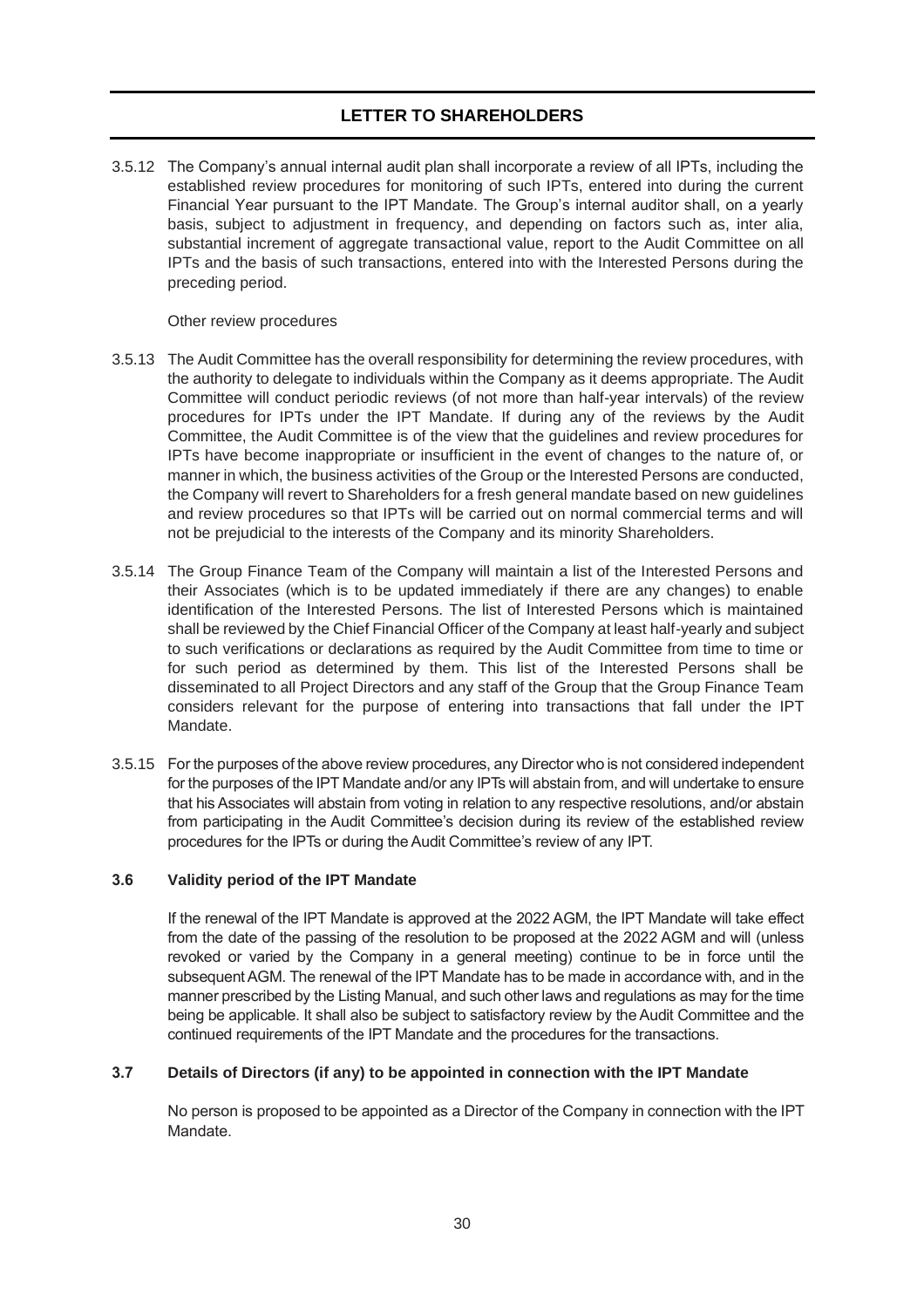### **3.8 Disclosure to Shareholders**

- 3.8.1 In accordance with the requirements of Chapter 9 of the Listing Manual, the Company will:-
	- (a) disclose in the Company's annual report the aggregate value of transactions conducted with Interested Persons pursuant to the IPT Mandate during the Financial Year (as well as in the annual reports for subsequent Financial Years that the IPT Mandate continues in force); and
	- (b) announce the aggregate value of transactions conducted with Interested Persons pursuant to the IPT Mandate for the financial periods where it is required to report on, pursuant to Rule 705 of the Listing Manual within the time required for the announcement of such report.
- 3.8.2 The name of the Interested Person, nature of relationship and the corresponding aggregate value of the IPT will be presented in the following format:-

| Name of                  | Nature of    | Aggregate value of all       | Aggregate value of  |  |
|--------------------------|--------------|------------------------------|---------------------|--|
| <b>Interested Person</b> | relationship | interested person            | all interested      |  |
|                          |              | transactions during the      | person transactions |  |
|                          |              | Financial Year under review  | conducted under     |  |
|                          |              | (excluding transactions less | shareholders'       |  |
|                          |              | than S\$100,000 and          | mandate pursuant    |  |
|                          |              | transactions conducted       | to Rule 920 of the  |  |
|                          |              | under shareholders'          | Listing Manual      |  |
|                          |              | mandate pursuant to Rule     | excluding)          |  |
|                          |              | 920 of the Listing Manual)   | transactions less   |  |
|                          |              |                              | than S\$100,000)    |  |
|                          |              |                              |                     |  |
|                          |              |                              |                     |  |

### **3.9 Audit Committee's Statement**

The Audit Committee has reviewed the terms of the Proposed Renewal of the IPT Mandate and is satisfied and of the view that:-

- (i) the review procedures under the IPT Mandate have not changed since the last approval granted by Shareholders on 22 April 2021; and
- (ii) the review procedures under the IPT Mandate are sufficient and appropriate to ensure that the transactions will be carried out on normal commercial terms and will not be prejudicial to the interests of the Company and its minority Shareholders.

However, in the event that the Audit Committee is subsequently no longer of this view, the Company shall approach Shareholders for a fresh mandate for the IPTs concerning the PTC Group based on new guidelines and/or review procedures.

## **3.10 Abstention from voting**

3.10.1 In accordance with Rule 920(1)(b)(viii) of the Listing Manual, the Interested Persons, namely, PTC and its subsidiaries, will abstain and have undertaken to ensure that their Associates will abstain from voting on the resolution approving the Proposed Renewal of the IPT Mandate.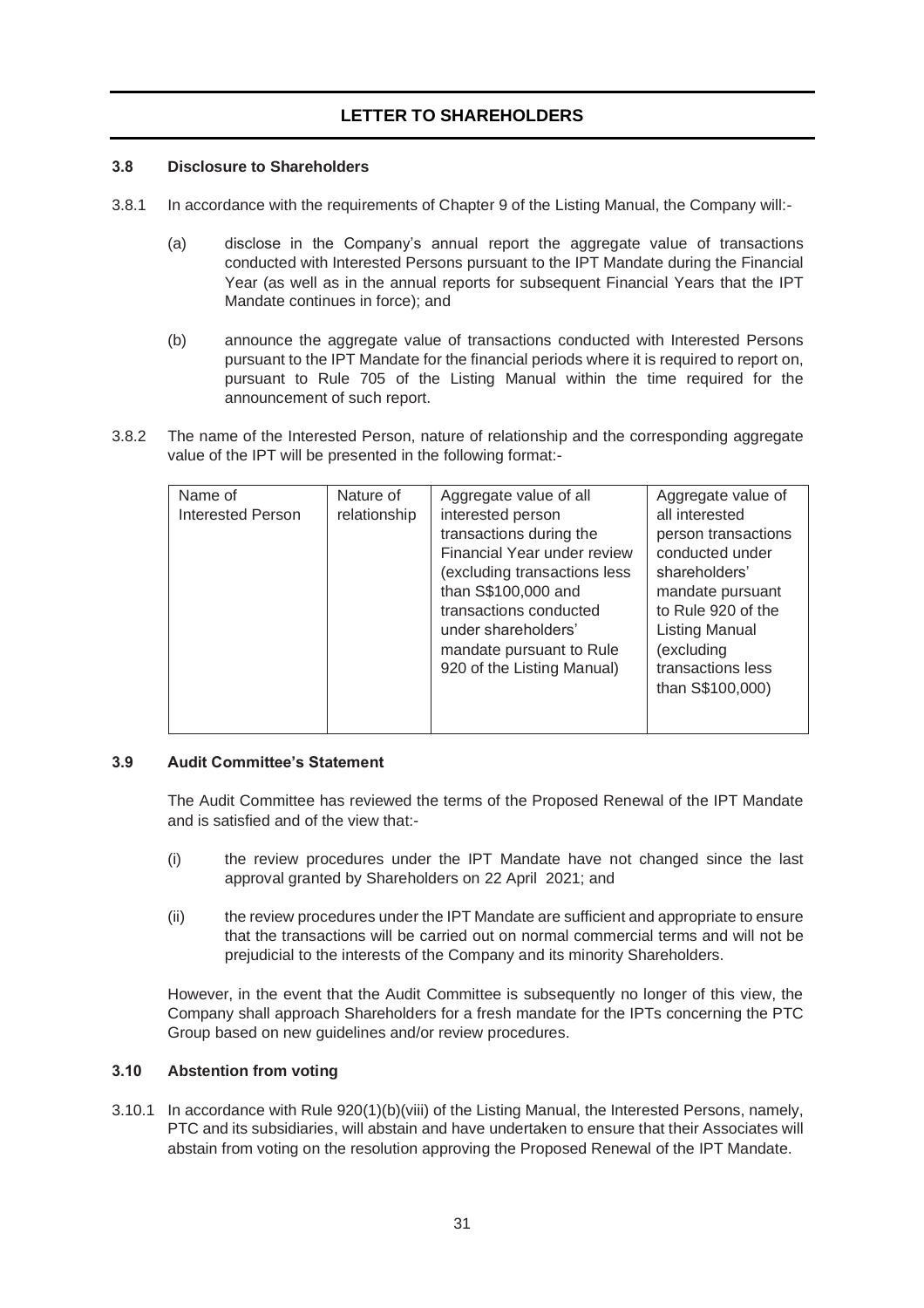3.10.2 Further, the Interested Persons undertake to decline, and shall ensure that their Associates decline to accept appointment as proxy(ies) to vote at the forthcoming 2022 AGM in respect of the ordinary resolution approving the Proposed Renewal of the IPT Mandate for other Shareholders unless the Shareholder concerned shall have given specific instructions as to the manner in which his votes are to be cast at the 2022 AGM.

### <span id="page-31-0"></span>**4. DIRECTORS' AND SUBSTANTIAL SHAREHOLDERS' INTERESTS**

The interests of Directors and Substantial Shareholders in the Shares as recorded in the Register of Directors' Shareholdings and Register of Members, respectively, as at the Latest Practicable Date, are as follows:-

|                                                                         | <b>Number of Shares</b>          |                                  |                          |             |
|-------------------------------------------------------------------------|----------------------------------|----------------------------------|--------------------------|-------------|
|                                                                         | <b>Direct</b><br><b>Interest</b> | <b>Deemed</b><br><b>Interest</b> | Total<br><b>Interest</b> | $9/6^{(1)}$ |
| <b>Directors</b>                                                        |                                  |                                  |                          |             |
| Pay Sim Tee                                                             |                                  |                                  |                          |             |
| Pek Zhi Kai                                                             |                                  |                                  |                          |             |
| Lee It Hoe <sup>(2)</sup>                                               |                                  | 286,275,330                      | 286,275,330              | 64.9        |
| Ong Lay Khiam                                                           | 318,000                          |                                  | 318,000                  | 0.1         |
| Ang Peng Koon, Patrick                                                  | 265,000                          |                                  | 265,000                  | 0.1         |
| Teo Ho Pin                                                              |                                  |                                  |                          |             |
| <b>Substantial Shareholders</b><br>who are also not Directors           |                                  |                                  |                          |             |
| Estate of Pek Ah Tuan <sup>(3)</sup>                                    | 3,604,920                        | 32,261,520                       | 35,866,440               | 8.1         |
| <b>Tiong Seng</b><br>Shareholdings <sup>(4)</sup><br>PTC <sup>(5)</sup> | 271,197,960                      |                                  | 271,197,960              | 61.4        |
|                                                                         | 32,261,520                       | 271,197,960                      | 303,459,480              | 68.7        |

**Notes:-**

- (1) The percentage shareholding is based on the total issued share capital of the Company of 441,419,549 Shares (excluding Treasury Shares and Subsidiary Holdings) as at the Latest Practicable Date.
- (2) Lee It Hoe is deemed interested in the Shares held by his Associate, namely, his brother, Lee Yew Sim (762,630 Shares). Lee It Hoe is also deemed interested in the Shares held by him on trust for the estate of his mother, Lim Kim Eng (1,582,350 Shares), and the 12,732,390 Shares held by Wan Seng as Wan Seng's shareholders are accustomed or under an obligation whether formal or informal to act in accordance with his directions, instructions and wishes in relation to their shares in Wan Seng. In addition, Lee It Hoe is deemed interested in the Shares held by TSS as his Associates are collectively entitled to exercise control of approximately 22.7% of the shares in TSS.
- (3) The estate of Pek Ah Tuan, together with the Associates of the late Pek Ah Tuan, collectively hold approximately 33.6% of the shares in PTC and is therefore deemed interested in the Shares held by PTC pursuant to Section 7 of the Companies Act and Section 4 of the SFA.
- (4) 45,800,000 out of 271,197,960 Shares of TSS are registered in the name of Maybank Nominees (Singapore) Private Limited.
- (5) PTC holds approximately 47.8% of the shares in TSS and is therefore deemed interested in the Shares held by TSS pursuant to Section 7 of the Companies Act and Section 4 of the SFA.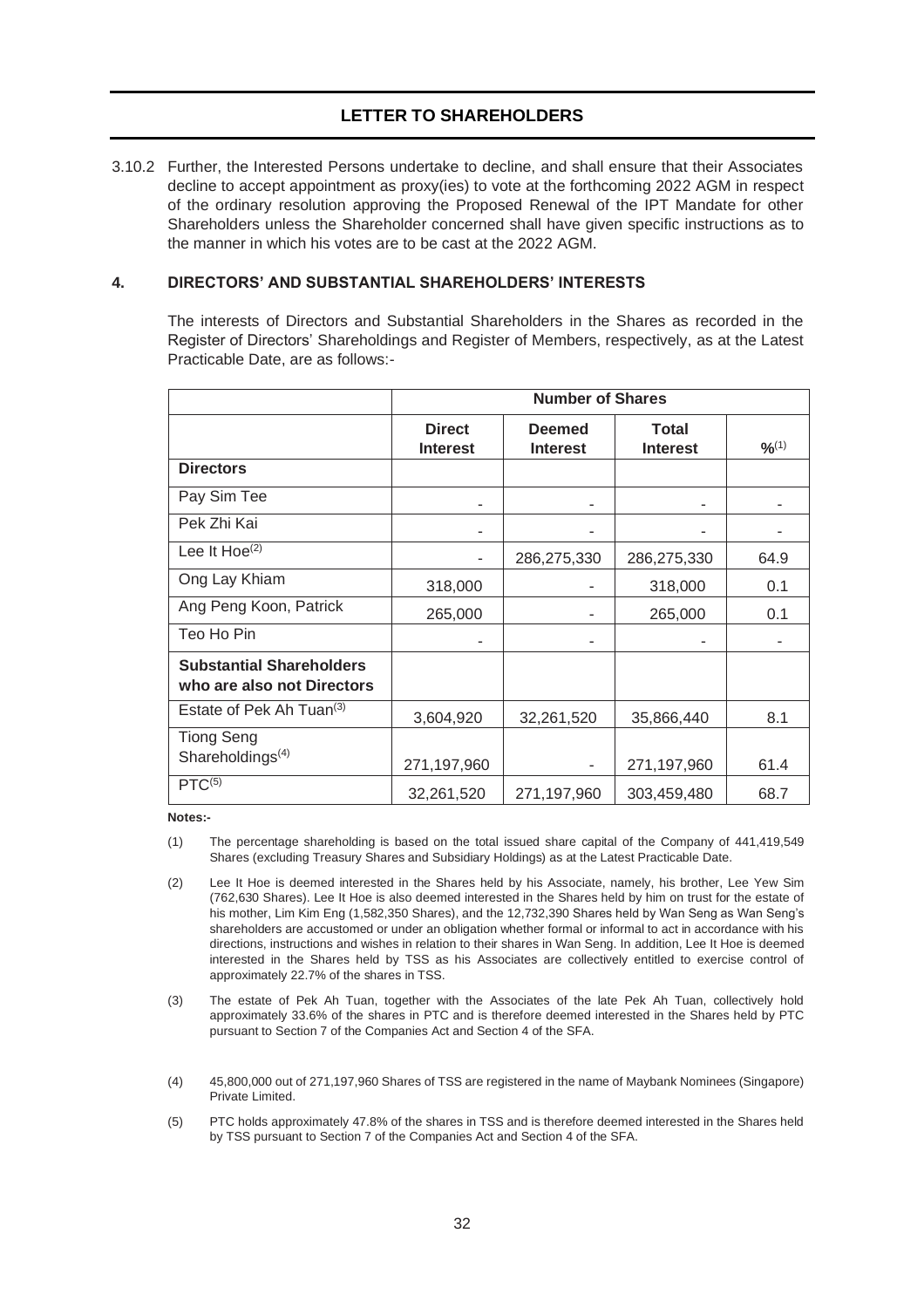## <span id="page-32-0"></span>**5. ANNUAL GENERAL MEETING**

The 2022AGM, notice of which has been announced on 7April 2022, will be held on 22 April2022 at 9.30 a.m. by way of electronic means for the purposes of considering and, if thought fit, passing, with or without modification, the ordinary resolutions relating tothe Proposed Renewal of the Share Buy-Back Mandate and the Proposed Renewal of the IPT Mandate.

## <span id="page-32-1"></span>**6. ACTION TO BE TAKEN BY SHAREHOLDERS**

**Alternative arrangements have been put in place by the Company to allow Shareholders to participate in the 2022 AGM by electronic means. A member (whether individual or corporate) must submit his/her/its Proxy Form appointing the Chairman of the AGM as his/her/its proxy to attend, speak and vote on his/her/its behalf at the AGM if such member wishes to exercise his/her/its voting rights at the AGM.** In line with the provisions under the Alternative Arrangements Order, no printed copies of this Appendix, the Notice of AGM and the Proxy Form will be physically despatched to Shareholders. Electronic copies of this Appendix and the accompanying Proxy Form and the Notice of AGM will be made available to Shareholders via SGXNET and may also be accessed at the Company's website at [www.tiongseng.com.sg/.](http://www.tiongseng.com.sg/)

### **After the publication of the notice of general meeting, shareholders will be allowed at least 7 calendar days to submit their questions.**

Where a member (whether individual or corporate) appoints the Chairman of the AGM as his/her/its proxy, he/she/it must give specific instructions as to voting, or abstentions from voting, in respect of a resolution in the Proxy Form, failing which the appointment of the Chairman of the AGM as proxy for that resolution will be treated as invalid.

Investors whose Shares are held with relevant intermediaries including CPF Investors and SRS Investors, who wish to appoint the Chairman of the AGM as proxy, should approach their respective intermediaries such as CPF Agent Banks or SRS Agent Banks to submit their votes at least seven (7) working days before the AGM in order to allow sufficient time for their respective CPF Agent Banks or SRS Agent Banks to in turn submit a Proxy Form to appoint the Chairman of the AGM to vote on their behalf by the cut-off date.

The instrument appointing the Chairman of the AGM as proxy must be submitted to the Company in the following manner:-

- (a) if sent personally or by post, by depositing a physical copy at the registered office of the Company at 21 Fan Yoong Road, Tiong Seng Building, Singapore 629796; or
- (b) if submitted by email, by sending a scanned PDF copy that is received by the Company at [agm@tiongseng.com.sg,](mailto:agm@tiongseng.com.sg)

in either case, by 9.30 a.m. on 20 April 2022 (being not less than forty-eight (48) hours before the time fixed for holding the 2022 AGM) (or at any adjournment thereof) and in default the instrument of proxy shall not be treated as valid.

**All substantial and relevant questions received from shareholders prior to a general meeting, will be publicly addressed by the Board of Directors and/or management at least 48 hours prior to the closing date and time for the lodgment of the proxy forms (if the notice of general meeting is to be sent to shareholders at least 14 calendar days before the meeting).**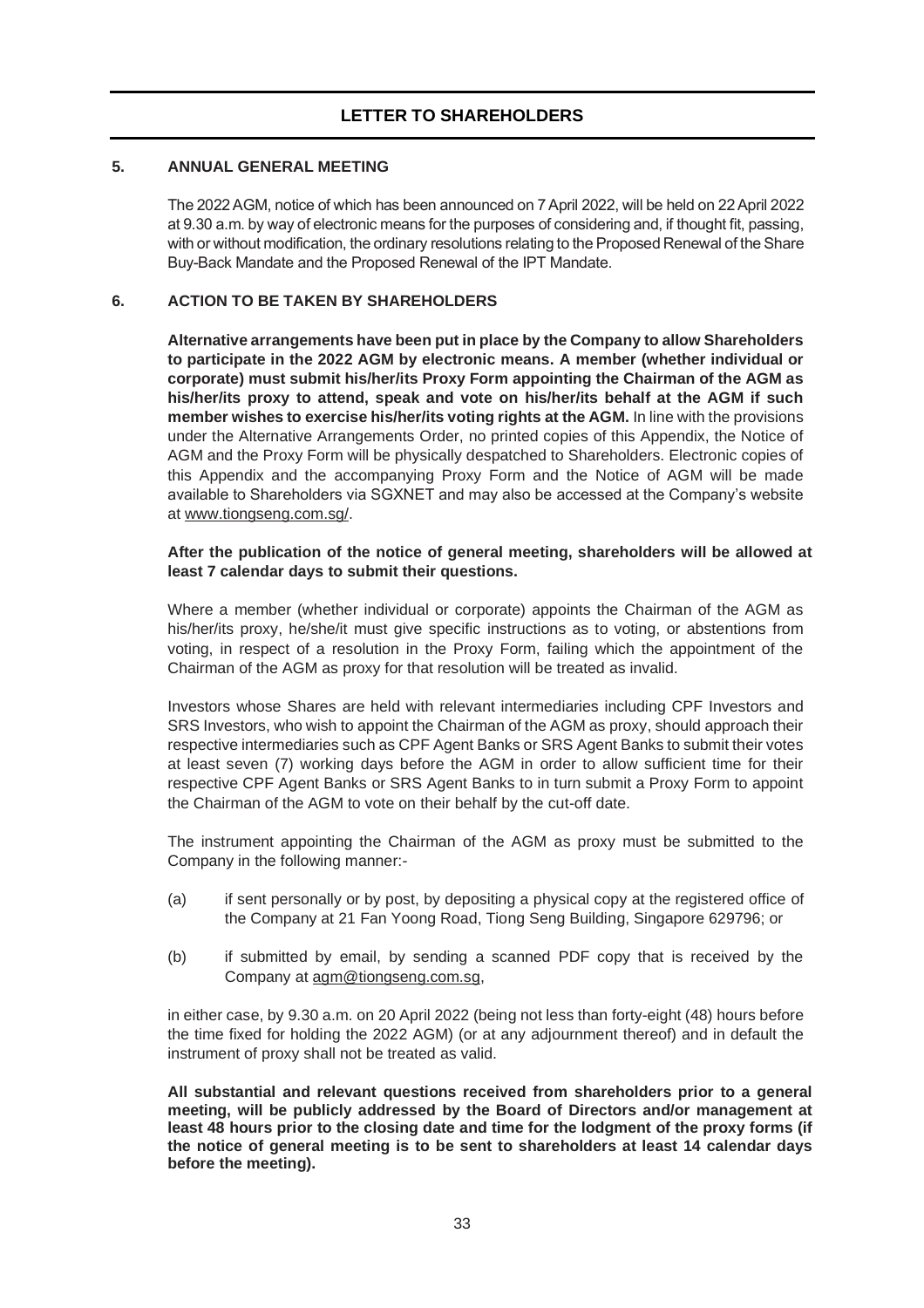Printed copies of the Proxy Form will not be sent to members. Instead, an electronic version of the Proxy Form may be accessed by Shareholders via SGXNET and the Company's website at [www.tiongseng.com.sg/.](http://www.tiongseng.com.sg/) A member who wishes to submit an instrument of proxy must first download, complete and sign the Proxy Form, before submitting it by post to the address provided above, or before scanning and sending it by email to the email address provided above.

## <span id="page-33-0"></span>**7. DIRECTORS' RECOMMENDATIONS**

- 7.1 The Directors, having carefully considered the terms and rationale of the Proposed Renewal of the Share Buy-Back Mandate, are of the view that the Proposed Renewal of the Share Buy-Back Mandate is in the best interests of the Company and accordingly, recommend that Shareholders vote in favor of the ordinary resolution in relation to the Proposed Renewal of the Share Buy-Back Mandate to be proposed at the 2022 AGM.
- 7.2 Having considered the rationale for the Proposed Renewal of the IPT Mandate, the Directors who are deemed to be independent for the purposes of making a recommendation to Shareholders in respect of the Proposed Renewal of the IPT Mandate, being Mr. Lee It Hoe, Mr. Ong Lay Khiam, Mr. Ang Peng Koon, Patrick and Dr. Teo Ho Pin (the "**Non-Interested Directors**") are of the opinion that the Proposed Renewal of the IPT Mandate is in the best interests of the Company. Accordingly, the Non-Interested Directors recommend that the Shareholders vote in favour of the ordinary resolution in relation to the Proposed Renewal of the IPT Mandate to be proposed at the 2022 AGM.

### <span id="page-33-1"></span>**8. DIRECTORS' RESPONSIBILITY STATEMENT**

The Directors of the Company collectively and individually accept full responsibility for the accuracy of the information given in this Appendix and confirm after making all reasonable enquiries that, to the best of their knowledge and belief, this Appendix constitutes full and true disclosure of all material facts about the Proposed Renewal of the Share Buy-Back Mandate, the Proposed Renewal of the IPT Mandate, the Company and its Subsidiaries, and the Directors are not aware of any facts the omission of which would make any statement in this Appendix misleading.

Where information in this Appendix has been extracted from published or otherwise publicly available sources or obtained from a named source, the sole responsibility of the Directors has been to ensure that such information has been accurately and correctly extracted from those sources and/or reproduced in this Appendix in its proper form and context.

### <span id="page-33-2"></span>**9. DOCUMENTS AVAILABLE FOR INSPECTION**

Copies of the following documents may be inspected at the registered office of the Company at 21 Fan Yoong Road, Tiong Seng Building, Singapore 629796, during normal business hours from the date of this Appendix up to and including the date of the 2022 AGM:-

- (i) the Constitution; and
- (ii) the annual report of the Company for FY2021.

This Appendix and the annual report for FY2021 are also available on the Company's corporate website [\(www.tiongseng.com.sg/\) a](http://www.tiongseng.com.sg/))nd SGXNET.